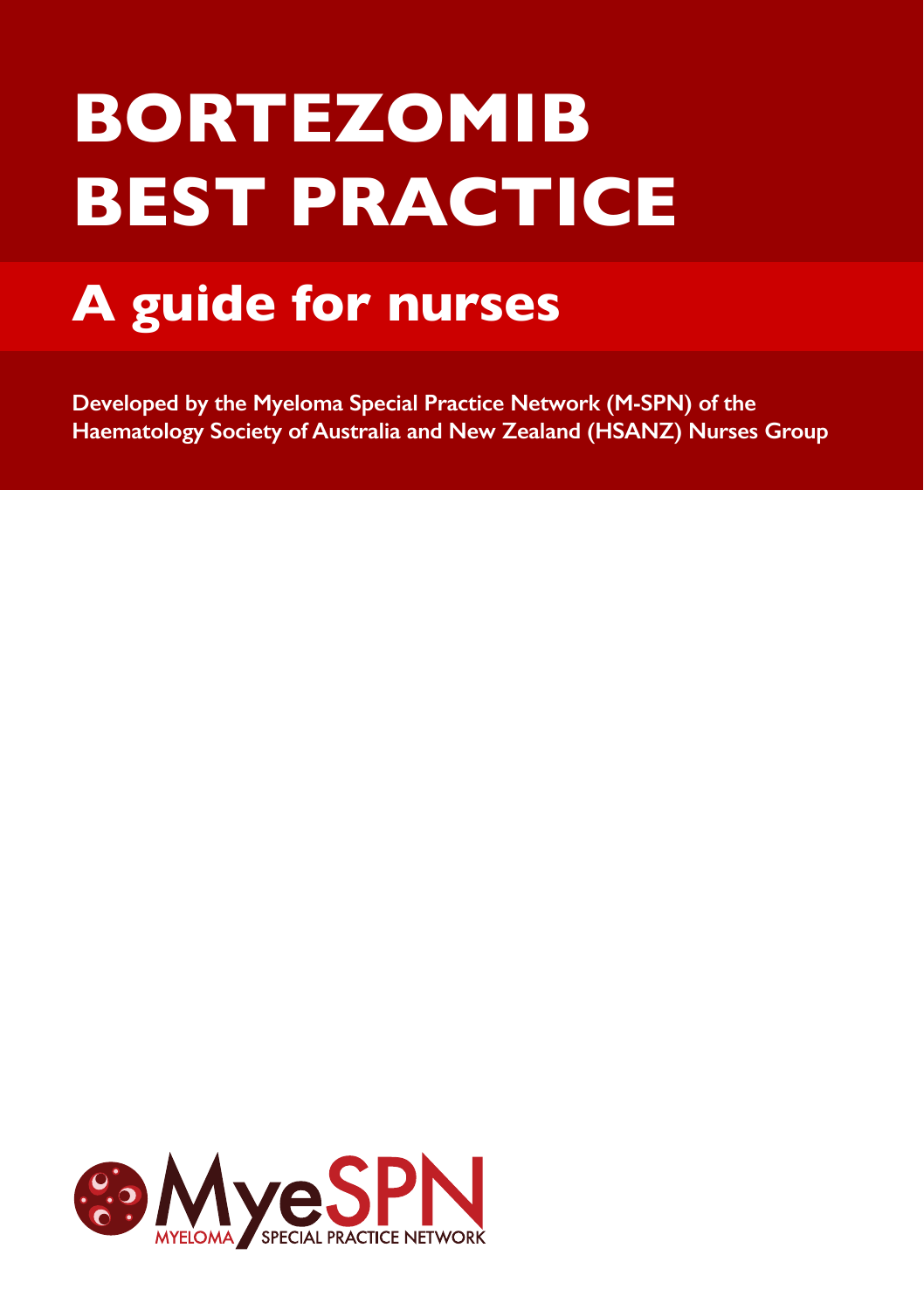#### **FOREWORD**

Haematology Society of Australia and New Zealand Nurses' Group (HSANZ-NG) is a subgroup within the HSANZ that represents the interest of its nurse members. Their mission is to enhance the care of patients undergoing treatment for haematological conditions, and support their relatives and caregivers, through the development and promotion of information and education aimed at improving the standards of care. The Myeloma Special Practice Network (M-SPN) was specifically formed to focus on enhancing care of those affected by myeloma.

The M-SPN identified a major practical issue for nurses in the management of multiple myeloma (MM) patients was the lack of a standardised best practice guidelines on the administration of bortezomib. Therefore, the group set out to develop this guide for nurses to provide an overview of the current best practice recommendations regarding the administration, management of toxicities, use of assessment tools, and provide resources to help standardise nursing practice in Australia.

This project is supported by grants from Amgen, Janssen, and Takeda.

#### **M-SPN group member authors:**

**Daniela Klarica, BSc MN(NP)**

Nurse Practitioner - Myeloma, Alfred Hospital, Melbourne VIC.

#### **Hayley Beer BSc(Nurs)**

Clinical Nurse Consultant - Myeloma, Peter MacCallum Cancer Centre, Melbourne VIC. National Programs Manager, Myeloma Australia.

#### **Carmel Woodrow BSc(Nurs)**

Clinical Nurse Consultant - Myeloma/Amyloid, Princess Alexandra Hospital, Brisbane QLD.

#### **Kerin Young, BSc(Nurs), MN(NP)**

Cancer Care Coordinator - Haematology, WA Cancer & Palliative Care Network, Perth WA.

#### **Tracy King, RN, MN**

Clinical Nurse Consultant - Myeloma, Royal Prince Alfred Hospital, Sydney NSW.

#### **Dr Nicholas Weber MBBS (Hons 1) FRACP FRCPA**

Clinical Haematologist, Royal Brisbane and Women's Hospital.

Reasonable care is taken to provide accurate information at the time of creation.This information is not intended as a substitute for medical advice and should not be exclusively relied on to manage or diagnose a medical condition. Produced October 2017.

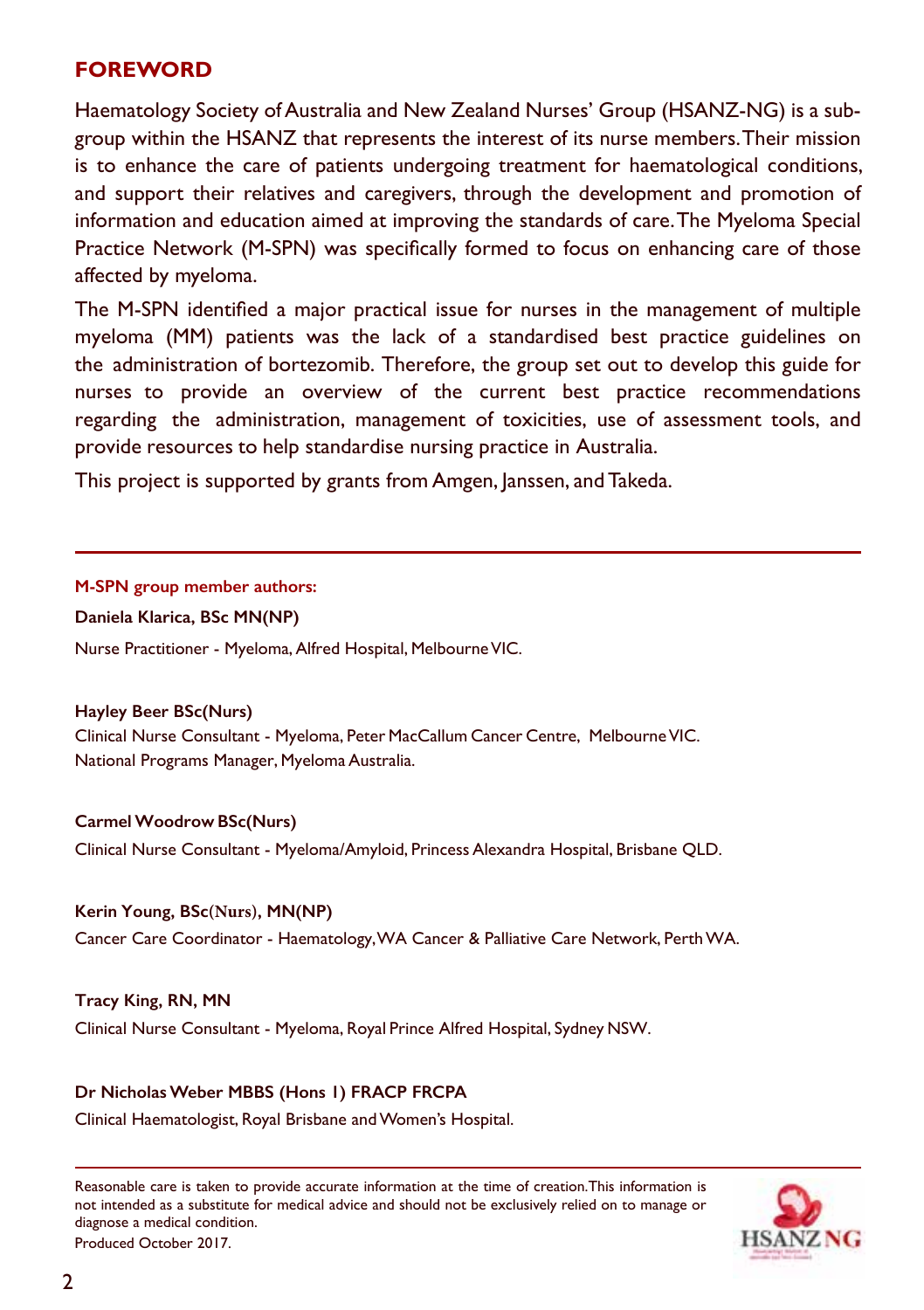## **CONTENTS**

|                 | <b>INTRODUCTION</b>                               | 2  |
|-----------------|---------------------------------------------------|----|
| <b>DOSING</b>   |                                                   | 5  |
| Ī.              | <b>Reconstitution</b>                             | 5  |
| Ш.              | <b>Delivery schedules</b>                         | 5  |
| III.            | <b>Dosing modifications</b>                       | 7  |
|                 | IV. Blood monitoring surveillance                 | 8  |
|                 | <b>ADMINISTRATION</b>                             | 9  |
| ı.              | Recommendations for SC injection administration   | 9  |
| Н.              | Managing an injection site reaction               | п  |
|                 | POTENTIAL SIDE EFFECTS OF BORTEZOMIB              | 13 |
| I.              | Peripheral neuropathy                             | 14 |
| Ш.              | Thrombocytopenia                                  | 15 |
| III.            | <b>Infection</b>                                  | 15 |
|                 | IV. Gastrointestinal problems                     | 16 |
| V.              | Hypotension                                       | 16 |
|                 | VI. Tumour lysis syndrome                         | 16 |
|                 | VII. Posterior reversible encephalopathy syndrome | 17 |
|                 | <b>VIII. Cardiac disorders</b>                    | 17 |
|                 | IX. Pulmonary disorders                           | 17 |
|                 | X. Combination/Supportive therapy                 | 17 |
|                 | <b>REFERENCES</b>                                 | 18 |
| <b>APPENDIX</b> |                                                   | 19 |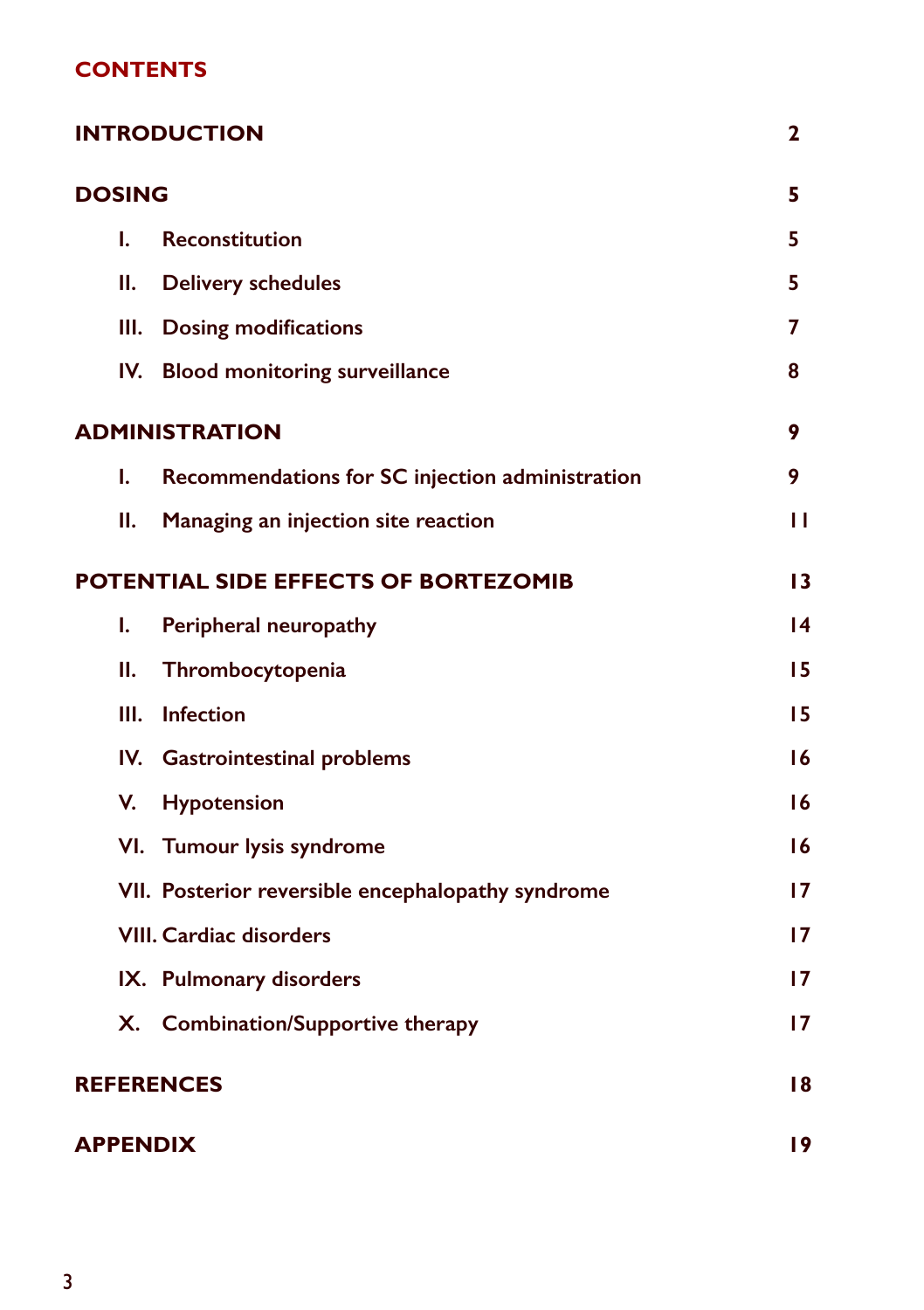#### **INTRODUCTION**

The proteasome inhibitor bortezomib (Velcade®), alone and in combination, is highly effective in the treatment of patients with MM, producing high response rates and resulting in improved overall survival across disease settings.1–3 Grade ≥3 adverse events (AEs) reported in ≥10% of patients in phase III clinical studies of single-agent intravenous (IV) bortezomib include peripheral neuropathy (PN), thrombocytopenia, neutropenia, and anaemia. $4-6$  Nurses play a crucial role in the management of patients on treatment, and are responsible for the follow-up and monitoring, so are best placed to manage adverse reactions. Their role includes direct patient care, identifying and addressing clinical problems, and maximising effective treatment outcomes. Therefore, it is important that nurses are aware of the potential side-effects of treatment and recognise these symptoms early, so adverse reactions can be effectively managed and minimised by dose modification or concomitant therapy.

Bortezomib was initially only approved for administration via the IV route, however, subcutaneous (SC) administration was found to have non-inferior efficacy in terms of overall response rate.4,7 SC bortezomib also resulted in fewer grade ≥3 AEs than the IV route (57% vs 70%), less PN of any grade  $(38\% \text{ vs } 53\%, p=0.044)$ , and fewer dose reductions, due to adverse events (31% vs 43%).<sup>4</sup> Currently, there is a lack of clear direction in the literature in terms of the optimal injection technique for the administration of bortezomib. ${}^{8}$ This can pose a challenge in terms of ensuring consistency in how bortezomib is administered in practice. Inconsistent injection techniques can result in patients experiencing injection site reactions (ISR) and pain, whereas use of optimal technique may reduce the risk of AEs.<sup>9,10</sup>

Educating nurses about the optimal administration of bortezomib and management of AEs may help to improve patient outcomes, by emphasising the importance of consistent caring and evidence-based practice. Adopting a best practice protocol for bortezomib administration has the potential to reduce incidence and severity of ISRs, whilst ensuring the effective and safe delivery of the drug. This will facilitate treatment continuation and efficacy, reduced incidence of AEs and limited time spent by patients in the clinical setting.

This bortezomib best practice document for nurses is intended to:

- Provide consensus on best practice in delivery of bortezomib to patients with MM
- Reduce the variance in bortezomib administration practice nationally
- Provide additional patient information resources to support optimal education.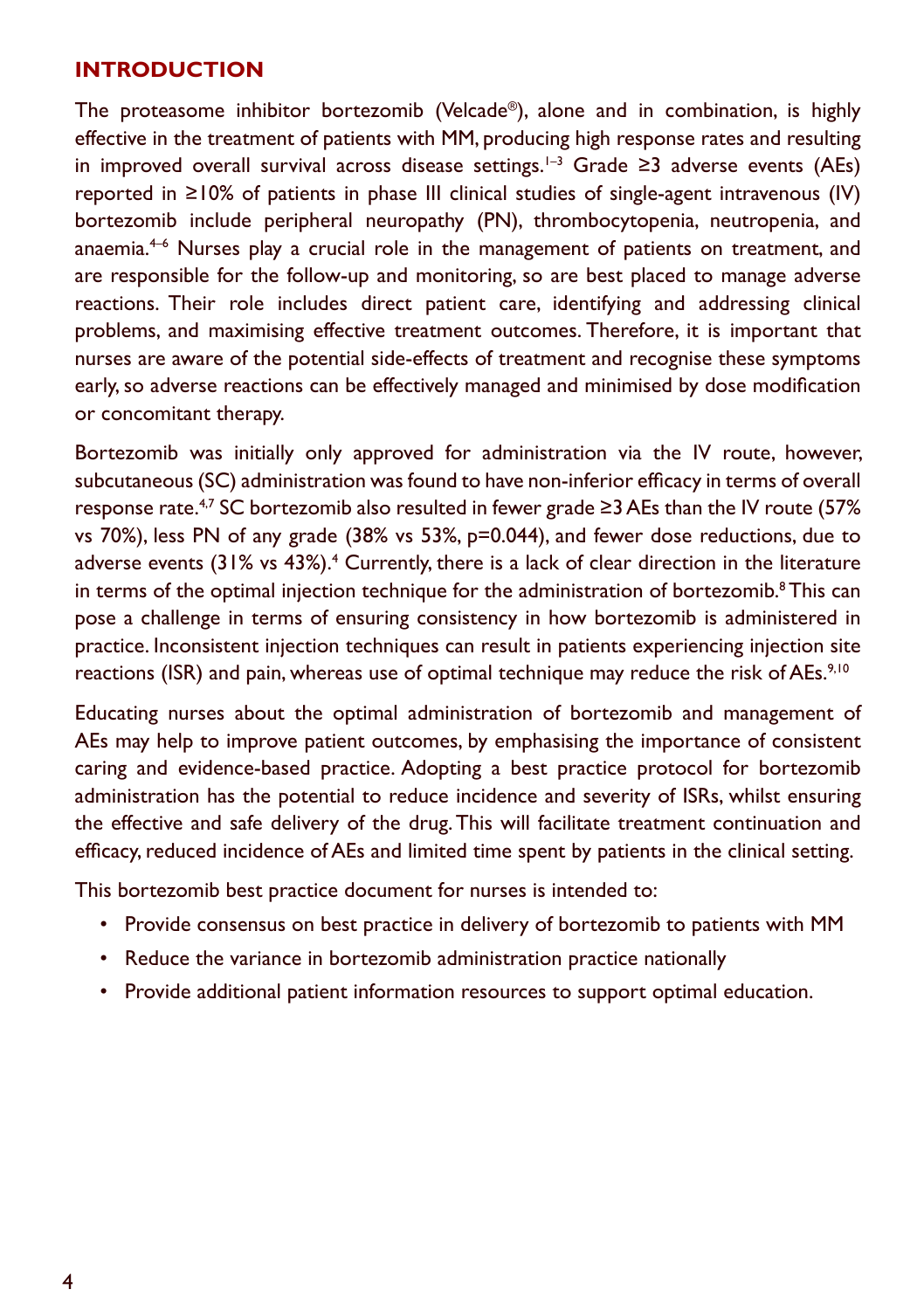#### **DOSING**

#### **I. Reconstitution**

A vial of bortezomib can be used for either SC or IV administration. However, it is important to note that the reconstituted concentration of SC bortezomib is different from the IV formulation. The preparation will be reconstituted by your hospital pharmacist according to the bortezomib Approved Product Information,<sup>11</sup> reconstitution instructions depending on whether it is to be administered by SC or IV route. This ensures bortezomib is reconstituted under aseptic conditions. Refer to the bortezomib PI for further information.<sup>11</sup>

#### **II. Delivery schedules**

The administration route and schedule of bortezomib may vary between treatment centres. While bortezomib can be administered via IV or SC injection, the more common route is SC and therefore this document will focus on safe administration of bortezomib via the SC route. A non-inferiority, phase III, randomised, open-label trial compared the efficacy and safety of bortezomib SC administration (n=148) with IV administration (n=74) in patients with relapsed MM.4,11 Patients who did not obtain a complete response (CR) after 4 cycles were allowed oral dexamethasone. The primary endpoint was overall response rate (ORR) at 4 cycles. Secondary endpoints included response rate at 8 cycles, median time to progression (TTP) and progression-free survival (PFS), I-year overall survival, and safety.<sup>4</sup> After a median follow-up of 11.8 months in the SC group and 12.0 months in the IV group, there were no significant differences in TTP (median 10.4 months, 95% CI 8.5–11.7, vs 9.4 months, 7.6– 10.6; p=0.387) and 1-year overall survival (72.6%, 95% CI 63.1–80.0, vs 76.7%, 64.1–85.4; p=0.504) with SC versus IV bortezomib. Grade ≥3 AEs were reported in 57% of patients in the SC group versus 70% in the IV group; the most common were thrombocytopenia (13% vs 19%), neutropenia (18% vs 18%), and anaemia (12% vs 8%). PN of any grade (38% vs 53%; p=0.044), grade ≥2 (24% vs 41%; p=0.012), and grade ≥3 (6% vs 16%; p=0.026) was significantly less common with SC than with IV administration. SC bortezomib offers noninferior efficacy to standard IV administration, with an improved safety profile.

A typical starting dose of bortezomib is  $1.3 \text{ mg/m}^2$ . Dose modifications are applied in the presence of toxicity or frailty, at the discretion of the treating clinician. The length of treatment will differ between those who are eligible for stem cell transplant (SCT) compared with those who are ineligible for SCT. Different schedules may be used for patients who are receiving treatment for newly-diagnosed disease, compared with those who are receiving treatment for relapsed disease, as well as patients who are receiving bortezomib in combination with other drugs.<sup>11</sup>

A weekly schedule of bortezomib is often used when patients experience toxicity or are considered frail, as this dosing schedule has been shown to be more tolerable and resulted in a similar cumulative dose delivered compared to the traditional schedule of bortezomib on days 1,4,8,11 every 21 days.<sup>14,15</sup> However, this dosing schedule is not consistent with the recommended dosing in the bortezomib Australian Approved Product Information. 11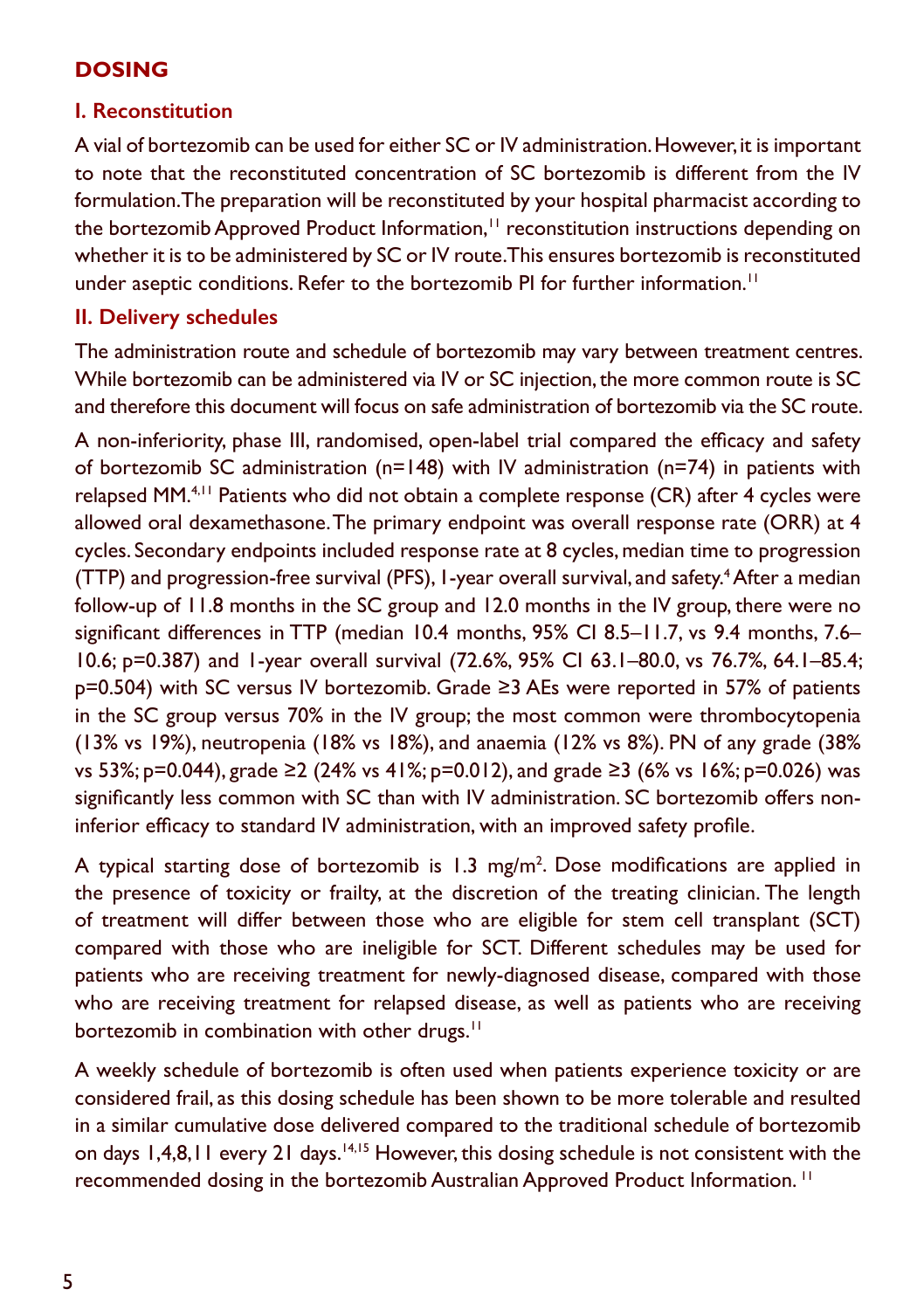**Table 1:** Commonly used induction bortezomib-based regimens for upfront treatment of newly diagnosed MM patients, prior to autologous stem cell transplantation (ASCT).<sup>12</sup>

| <b>Regimen</b> | <b>Schedule</b>                                                                                                                                                                                                                                                                                                                                                                                                                                                                              |
|----------------|----------------------------------------------------------------------------------------------------------------------------------------------------------------------------------------------------------------------------------------------------------------------------------------------------------------------------------------------------------------------------------------------------------------------------------------------------------------------------------------------|
| CyBorD/BCD     | Bortezomib: 1.3 mg/m <sup>2</sup> IV (or SC) $DI$ , 4,8, 11;<br>Cyclophosphamide: 300 mg/m <sup>2</sup> po D1,8,15,22 (or cyclophosphamide 900<br>$mg/m^2$ IV DI);<br>Dexamethasone: 20 mg po on day of and day after bortezomib<br>OR.<br>Bortezomib: 1.5 mg/m <sup>2</sup> IV (or SC) D1,8,15,22;<br>Cyclophosphamide: 300 mg/m <sup>2</sup> po D1,8,15,22;<br>Dexamethasone: 20 mg po on day of and day after bortezomib.<br>Cycles repeated every 28 days x for 3-4 cycles prior to ASCT |
| <b>BD</b>      | Bortezomib: 1.3 mg/m <sup>2</sup> IV (or SC) $DI$ , 4,8, 11;<br>Dexamethasone: 20 mg on day of and day after bortezomib.<br>Cycles repeated every 21 days for 3-4 cycles prior to ASCT                                                                                                                                                                                                                                                                                                       |
| <b>PAD</b>     | Bortezomib: 1.3 mg/m <sup>2</sup> IV (or SC) D1,4,8,11;<br>Doxorubicin: 20/m <sup>2</sup> IV D1 and 4<br>OR.<br>Doxorubicin: 9 mg/m <sup>2</sup> IV D1,2,3,4 (daily bolus or continuous infusion);<br>Dexamethasone: 20 mg po daily, D1,2,4,5,8,9,11,12. Cycles repeated every<br>3 weeks for 3-4 cycles prior to ASCT                                                                                                                                                                       |

D: Day; po: by mouth.

**Table 2:** Commonly used initial induction bortezomib-based regimens for upfront treatment of newly diagnosed MM patients, who are not eligible for ASCT.<sup>13</sup>

| <b>Regimen</b> | <b>Schedule</b>                                                                                                                                                                                                                                                                                                                                                |
|----------------|----------------------------------------------------------------------------------------------------------------------------------------------------------------------------------------------------------------------------------------------------------------------------------------------------------------------------------------------------------------|
| <b>BMP</b>     | Bortezomib: 1.3 mg/m <sup>2</sup> IV (SC preferable) $DI$ , 4, 8, 11, 22, 25, 29, and 32<br>(cycles one to four) and days 1, 8, 22, and 29 (cycles five to nine) every 6<br>weeks for nine cycles;<br>Melphalan: 9 mg/m <sup>2</sup> orally D1-4 every 6 weeks for nine cycles;<br>Prednisone: 60 mg/m <sup>2</sup> orally D 1-4 every 6 weeks for nine cycles |
| <b>BCD</b>     | Bortezomib: 1.5 mg/m <sup>2</sup> IV (SC preferable) D1,8,15,22 every 4 weeks for 4 to<br>12 cycles;<br>Cyclophosphamide: 300 mg/m <sup>2</sup> orally D1,8,15,22, every 4 weeks for 4 to 12<br>cycles:<br>Dexamethasone: 40 mg orally D1,8,15,22 every 4 weeks for 4 to 12 cycles                                                                             |
| <b>Bd</b>      | Bortezomib: 1.3 mg/m <sup>2</sup> IV (SC preferable) D1,4,8, and 11 IV every 3 weeks<br>for six cycles;<br>Dexamethasone: 40 mg orally on day of and day post-bortezomib                                                                                                                                                                                       |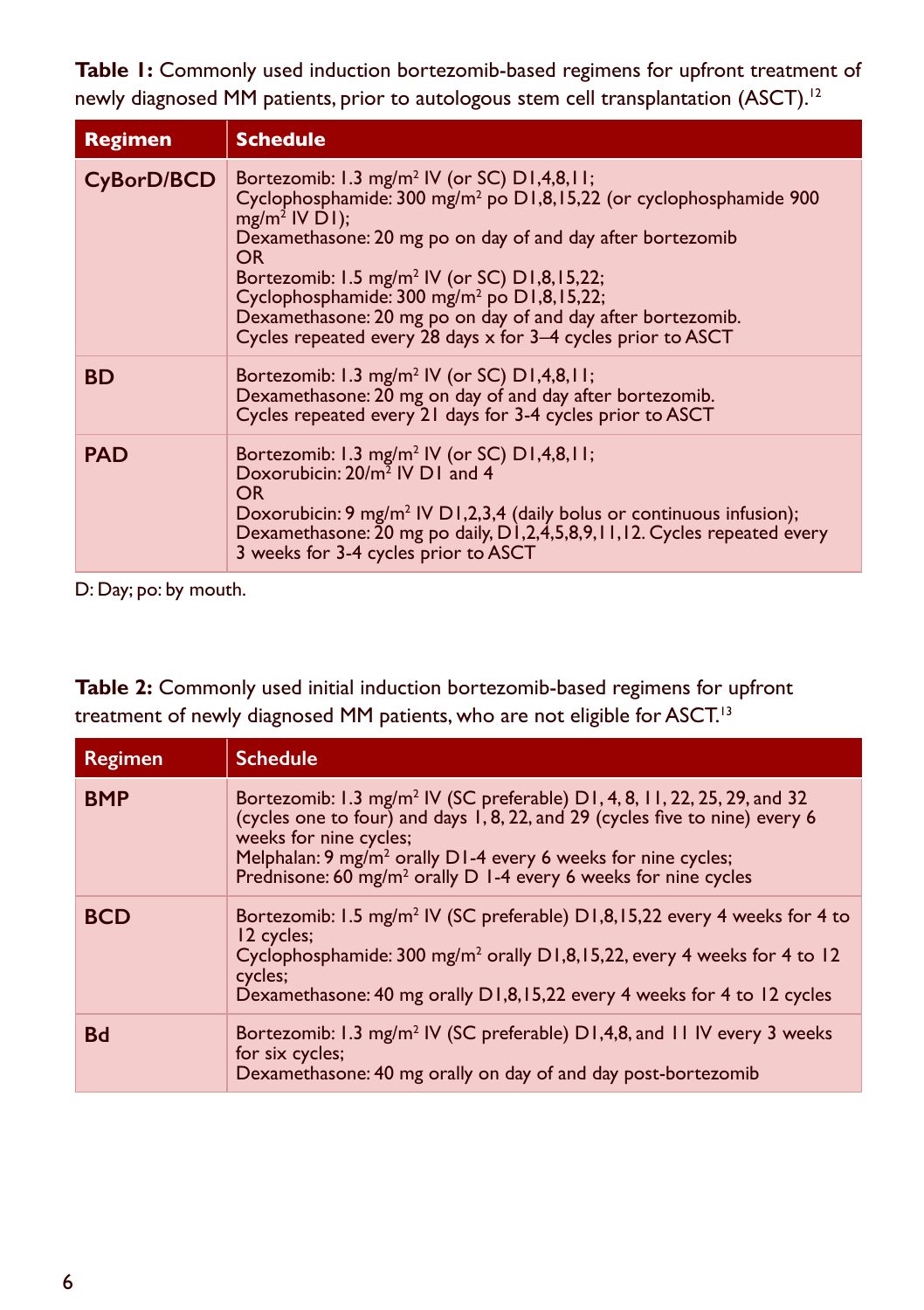#### **III. Dosing modifications**

Dose modification and re-initiation of bortezomib may be necessary due to AEs during treatment. Bortezomib therapy should be withheld at the onset of any grade 3 nonhaematological or grade 4 haematological toxicities, excluding neuropathy.<sup>11</sup> Once the symptoms of the toxicity have resolved, treatment may be reinitiated at a 25% reduced dose (1.3 mg/m<sup>2</sup>/dose reduced to 1.0 mg/m<sup>2</sup>/dose; 1.0 mg/m<sup>2</sup>/dose reduced to 0.7 mg/m<sup>2</sup>/dose).<sup>11</sup>

Severe autonomic neuropathy, resulting in treatment interruption or discontinuation, has been reported. Patients with pre-existing severe neuropathy, should be treated with bortezomib only after careful risk/benefit assessment.<sup>11</sup>

Prior to initiating a new cycle of bortezomib treatment, it is important to check to confirm the patients:<sup>11</sup>

- Platelet count is  $\geq 70 \times 10^9$ /L
- Absolute neutrophil count (ANC) is  $\geq$  1.0 x 10<sup>9</sup>/L
- Non-haematological toxicities have resolved to grade 1 or baseline.

| <b>Haematological toxicity</b>                                                                                                                        | Dose modification or delay                                                                                                                                                                                                                                                                                                                                                                     |
|-------------------------------------------------------------------------------------------------------------------------------------------------------|------------------------------------------------------------------------------------------------------------------------------------------------------------------------------------------------------------------------------------------------------------------------------------------------------------------------------------------------------------------------------------------------|
| If platelet count is $\leq 30 \times 10^9$ /L or ANC is $\leq 0.75$<br>$\times$ 10 <sup>9</sup> /L on bortezomib dosing day (other than<br>$Day$ $I)$ | Bortezomib dose should be withheld                                                                                                                                                                                                                                                                                                                                                             |
| If several bortezomib doses in a cycle are<br>withheld $(≥3$ doses during twice weekly<br>administration or ≥2 doses during weekly<br>administration) | Bortezomib doses should be reduced by I<br>dose level (from 1.3 mg/m <sup>2</sup> , or from 1 mg/m <sup>2</sup><br>to $0.7 \text{ mg/m}^2$ )                                                                                                                                                                                                                                                   |
| Grade $\geq$ 3 non-haematological toxicities                                                                                                          | Bortezomib therapy should be withheld until<br>symptoms of the toxicity have resolved to<br>grade I or baseline. Then, bortezomib may be<br>reinitiated with one dose level reduction (from<br>1.3 mg/m <sup>2</sup> to 1 mg/m <sup>2</sup> , or from 1 mg/m <sup>2</sup> to 0.7<br>mg/m <sup>2</sup><br>For bortezomib-related neuropathic pain and/<br>or PN, hold and/or modify bortezomib. |

#### **Table 3:** Dose management guidelines for bortezomib.<sup>11</sup>

Patients with mild hepatic impairment do not require a starting dose adjustment and should be treated as per the recommended bortezomib dosing.<sup>11</sup> Patients with moderate and severe hepatic impairment should be treated with caution at reduced starting doses of bortezomib (0.7 mg/m<sup>2</sup> per injection) and closely monitored for toxicities.11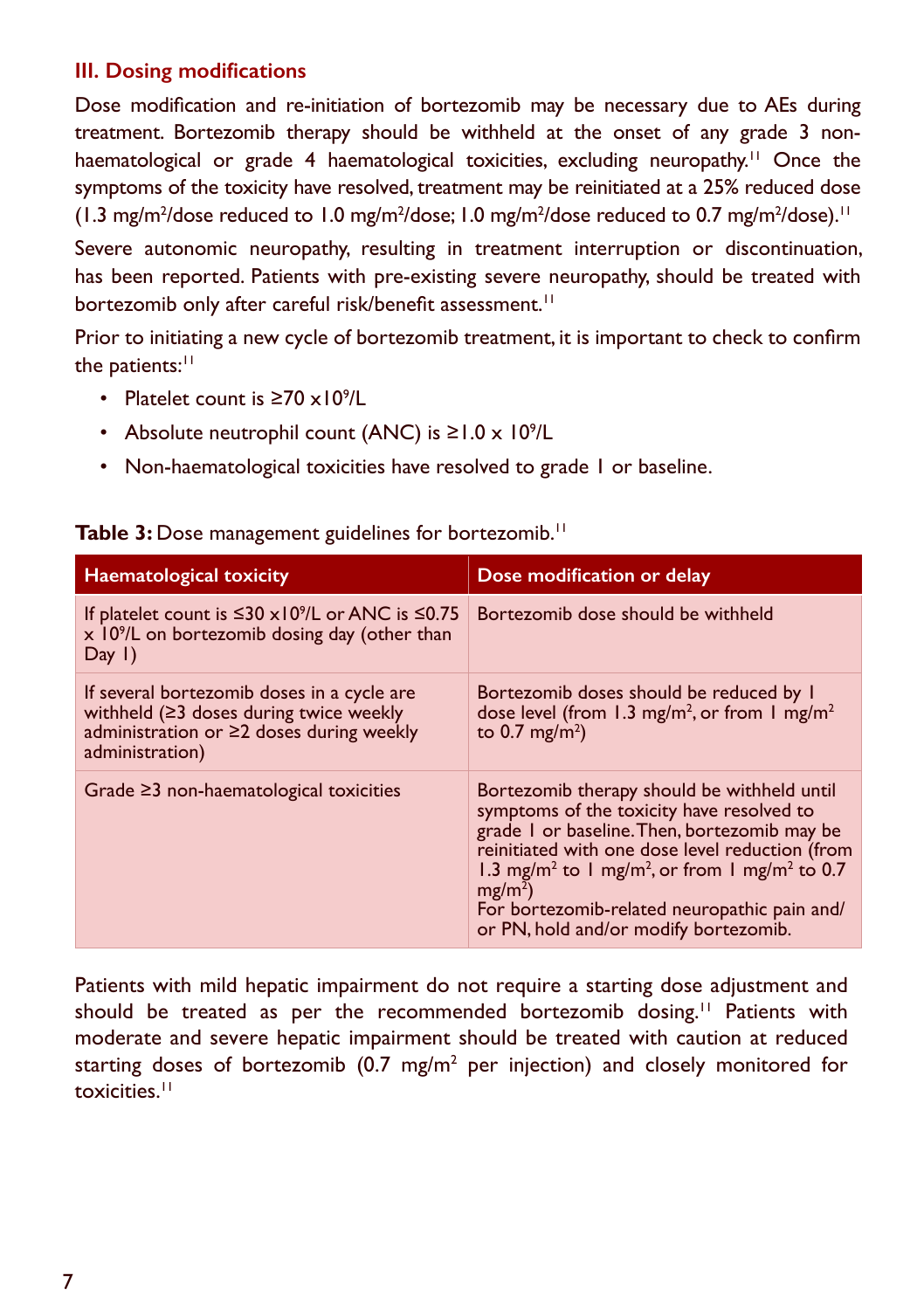**Table 4:** Recommended starting dose modifications for bortezomib in patients with hepatic impairment.<sup>11</sup>

|               | <b>Bilirubin level</b> | <b>SGOT (AST) levels</b> | <b>Modification of starting</b><br>dose                                                                                                                              |  |
|---------------|------------------------|--------------------------|----------------------------------------------------------------------------------------------------------------------------------------------------------------------|--|
| Mild          | $\leq$ 1.0 x ULN       | >ULN                     | None                                                                                                                                                                 |  |
|               | $>1.0 x - 1.5 x$ ULN   | Any                      | None                                                                                                                                                                 |  |
| Moderate      | $>1.5 x - 3.0 x$ ULN   | Any                      | Reduce bortezomib to<br>0.7 mg/m <sup>2</sup> in the first                                                                                                           |  |
| <b>Severe</b> | $>3.0 \times$ ULN      | Any                      | cycle.<br>Consider dose escalation<br>to $1.0 \text{ mg/m}^2$ or further<br>dose reduction to 0.5<br>$mg/m2$ in subsequent<br>cycle based on patient<br>tolerability |  |

AST: Aspartate aminotransferase; SGOT: Serum glutamic oxaloacetic transaminase; ULN: Upper limit of the normal range.

#### **IV. Blood monitoring surveillance**

Due to the potential for myelosuppression, it is crucial to ensure patients have satisfactory neutrophil and platelet count recovery before proceeding with bortezomib treatment.<sup>11</sup> Be mindful that each institution will follow their own blood monitoring surveillance policy, and this document is specific to blood monitoring for bortezomib treatment, separate consideration must be made for blood monitoring requirements for combined therapies and patient specific comorbidities.

#### **Recommendations for blood monitoring surveillance**

It is recommended prior to the commencement of therapy to check the full blood count (FBC) weekly for the first cycle.<sup>11</sup>

If the platelet count remains  $>50 \times 10^9$ /L for the whole cycle and if on Day 1 of Cycle 2, neutrophils are  $>1.5 \times 10^{9}$ /L, and platelets  $>100 \times 10^{9}$ /L, monthly FBC monitoring prior to each cycle is sufficient for the duration of subsequent treatment cycles, unless the clinical scenario changes.<sup>16</sup>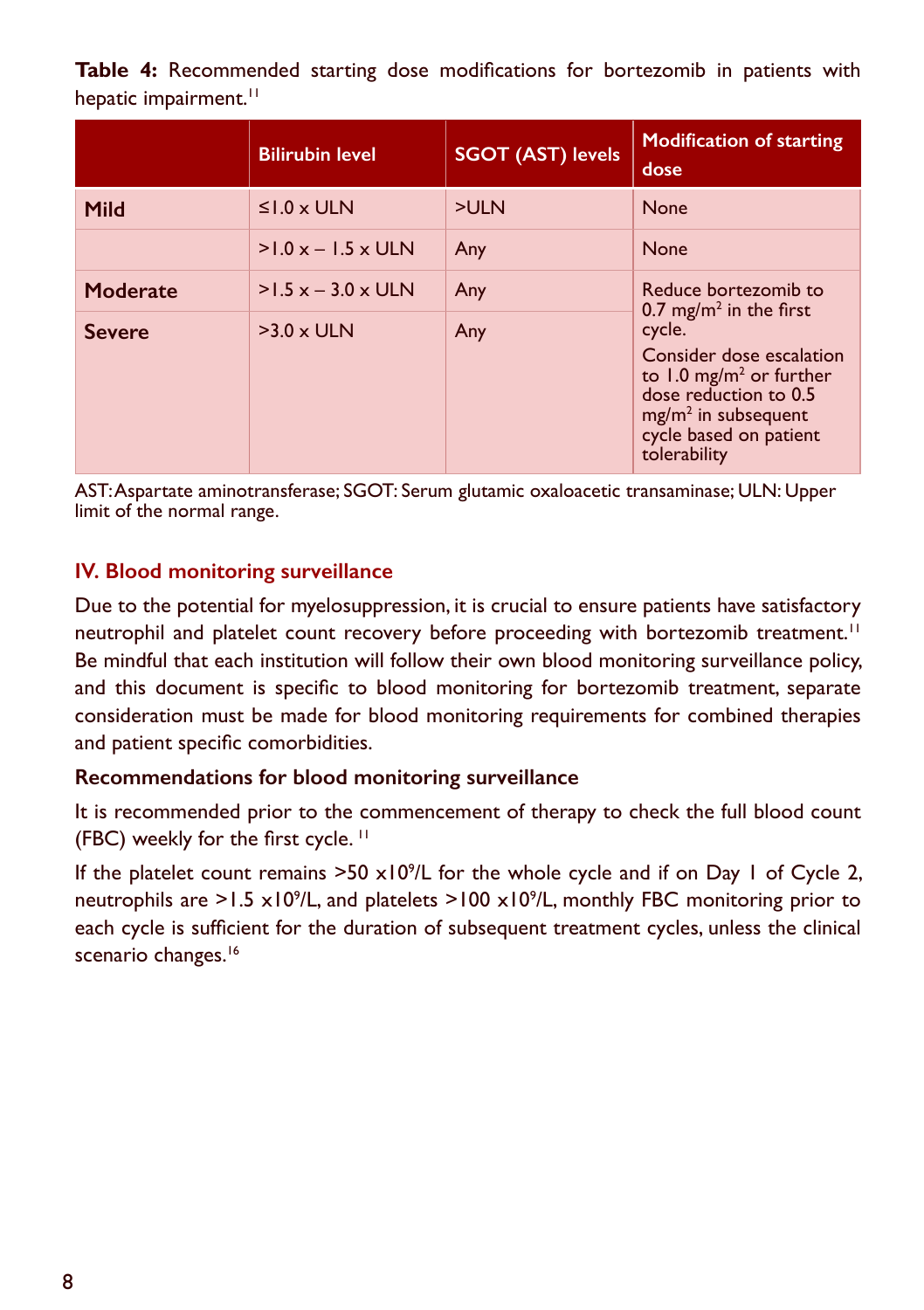#### **ADMINISTRATION**

To be effective in demonstrating a consistent pharmacokinetic profile, medications administered via the SC route must be delivered into the adipose tissue. The recommendations detailed here are based on the administration of SC bortezomib as stated by Kurtin et al., 2012, and the International Myeloma Foundation Nurse Leadership Board.<sup>17,18</sup> These recommendations were proposed to ensure the safe and effective delivery of bortezomib into adipose tissue, not the muscle, based on site selection, use of appropriate injection site technique, and needle length.

Skin irritation can occur as a side effect of SC administration. It is important to try to minimise the risk of ISRs, so patient's physical and psychological well-being is not impacted. Severe ISRs can lead to higher rates of dose reduction and/or discontinuation. There are four steps you should follow to ensure adequate drug absorption, while minimising the risk of skin irritation (see *Recommendations for SC injection administration*).

Bortezomib is an irritant and so it is important to change needles after drawing up the medication and prior to injection, to avoid leaving an injection track.<sup>17</sup> Studies have shown that SC injections of 30 seconds, or 10-seconds followed by a 10-second delay before withdrawing the needle, result in significantly less bruising and pain compared with 10-second injections alone.19,20

#### **I. Recommendations for SC injection administration**

#### **Step 1: Choose an appropriate injection site**

- Inject into an injection site with adequate adipose tissue ('pinch an inch' using index finger and thumb, avoid pinching the muscle).
- Avoid the 2 cm region around the umbilicus.
- Rotate injection sites each time and use the following recommended sites: abdomen, upper outer aspects of the thighs (see figure 1).
- Never inject into skin which is tender, bruised, erythematous, or indurated, and always document the injection site, so this area is not used for the next injection.
- Injection sites should be a minimum of 1 cm apart.

#### *AVOID:*

- Areas prone to friction, i.e. belt-line, seatbelt region
- Injecting into hair follicles
- Areas with scarring, birthmarks, inflammation, and impaired skin integrity.

#### *NOTE: There is no pharmacokinetic data available to support administration of bortezomib into the arm, therefore we do not recommend using this site.21*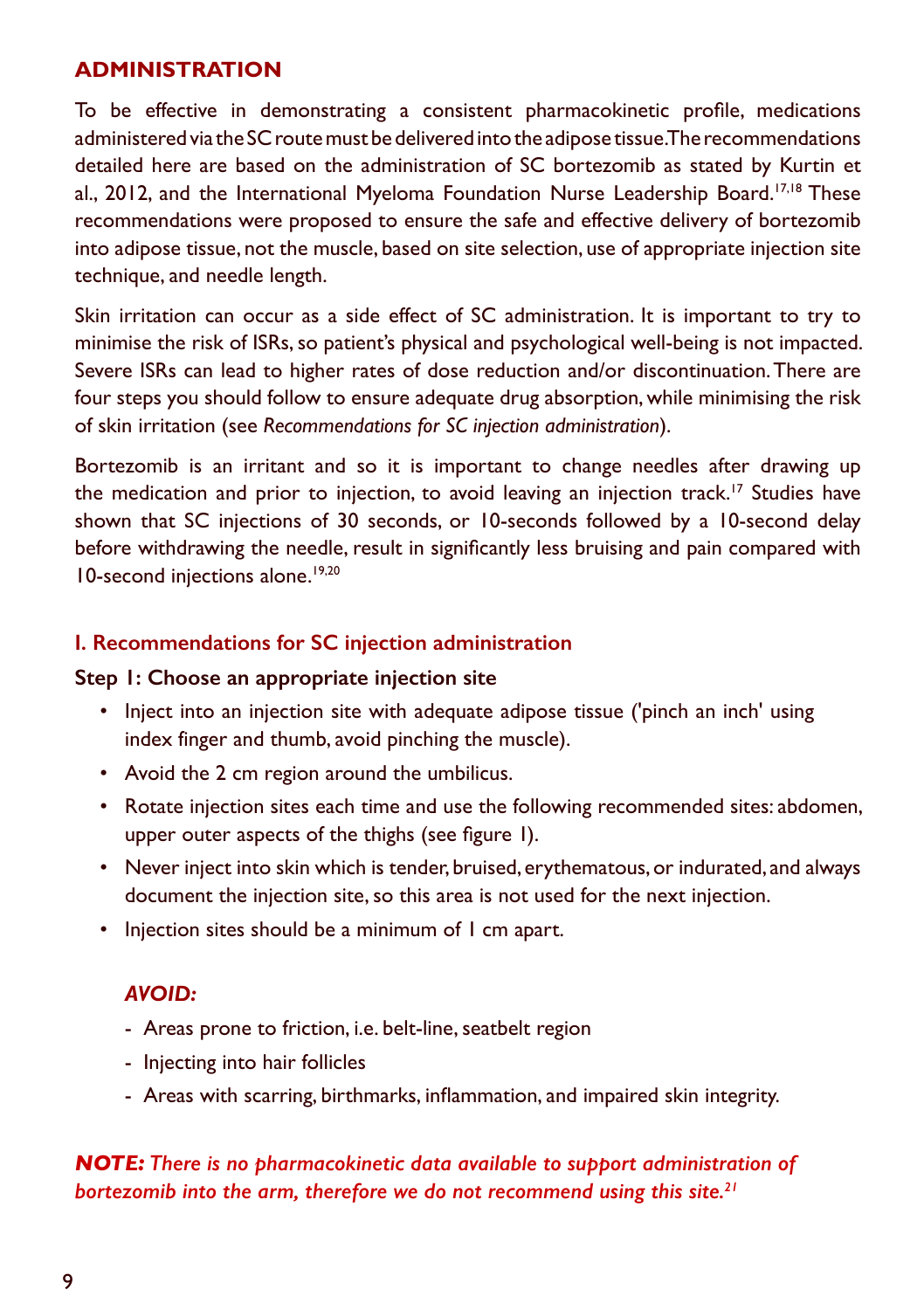#### *Figure 1: Bortezomib SC injection site rotation.*



#### **Within the same cycle**

- Avoid injections at same site
- Alternate between
	- right and left abdomen
	- upper and lower quadrant or between right and left thigh
	- proximal and distal sites.

### Step 2: Use air sandwich technique

Use of this technique can help avoid seeding of irritating medication in the injection track and ensure maximum delivery into the SC tissue (see figure 2).

#### *NOTE: This technique should NOT be used for IV injections.*

- Attach a fresh 26 gauge needle (4–6 mm) to the syringe
- Do NOT purge the air in the needle
- Maximum volume for an SC injection is 2 mL per site
- Pull 0.5–1.0 mL of air into the syringe to create an air pocket behind the drug when the needle is inverted
- Using the index finger and thumb 'pinch an inch' of skin at the selected injection site
- Invert the syringe contents, including the air behind the drug.

#### *Figure 2: Air sandwich technique*

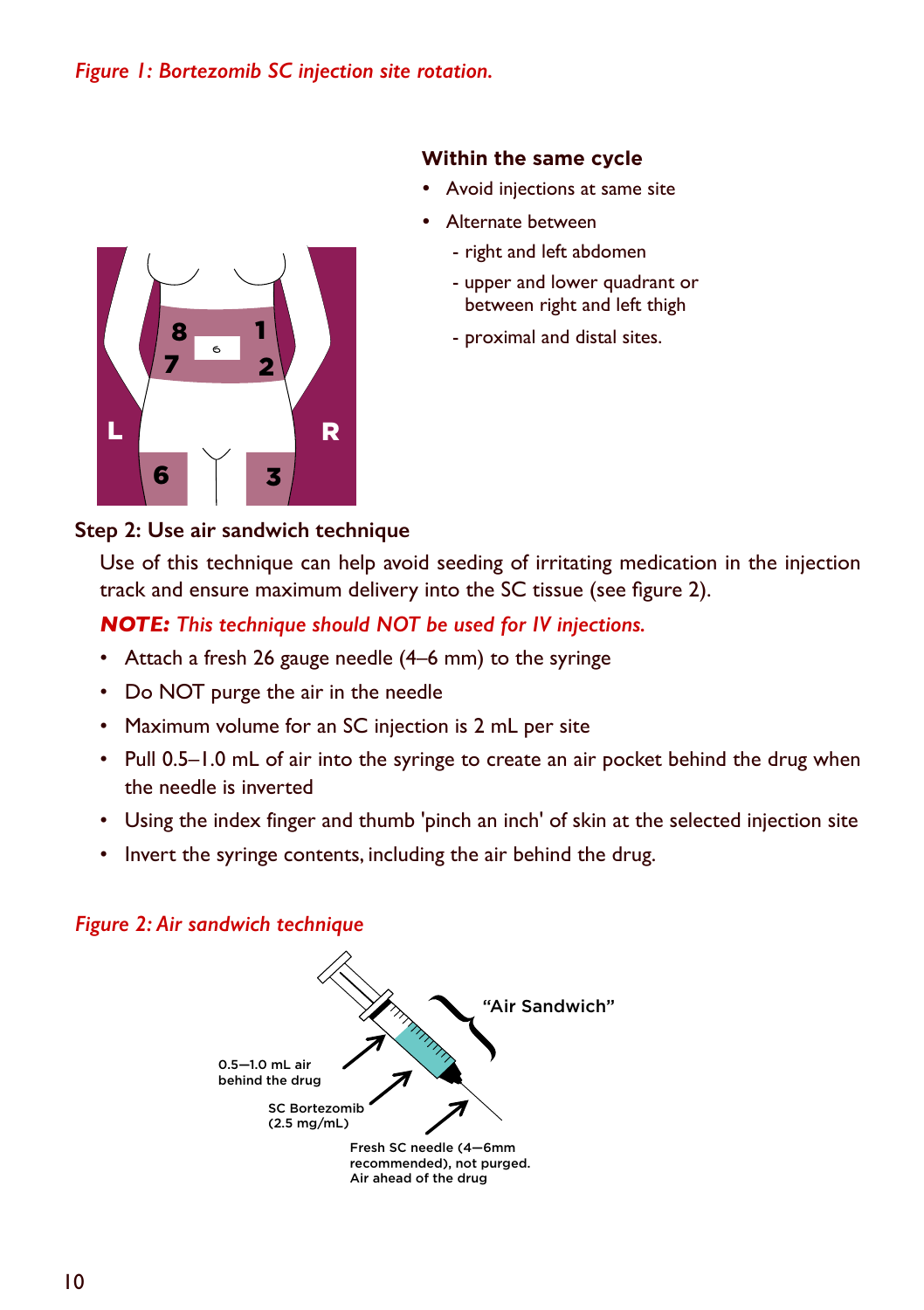#### **Step 3: Use correct administration angle and needle choice**

- $\bullet$  Use a 90° angle for a needle length of 4–6 mm, 26 gauge needle is appropriate.
- If the needle length is ≥8 mm, or the patient has minimal adipose tissue, then a 45° angle will ensure administration into the subcutaneous tissue, not muscle (see figure 3).

#### *Figure 3: Skin lift technique*



#### **Step 4: Inject slowly**

- Inject the contents of the needle over a 30 second period, or 10 seconds followed by a 10-second delay, before withdrawing the needle.
- Remove the needle after injecting and apply gentle pressure to the injection site.

#### **II. Managing an Injection Site Reaction** (ISR)

ISRs have been reported in clinical trials and post-marketing experience with chemotherapeutic agents, administered via the SC route.<sup>22,23</sup> ISRs are associated with discomfort, patient body image concerns due to visible skin changes, and emotional distress. Bortezomib ISRs are relatively common, however, these are usually mild (grade  $1/2$ ).<sup>4,17,24</sup>

The most common presentation is erythema or hyperpigmentation of a 2–3 cm area surrounding the injection site, which may be accompanied by pruritus (see figure 4). This usually resolves in days to weeks, the reported median time to symptom resolution is 6 days.<sup>17,25</sup> More severe reactions have been reported in clinical practice, including areas of hyperpigmentation exceeding 10 cm, variable degrees of induration, and in some cases scab formation at the injection site.

Recommendations state that the treatment for ISRs may include the administration of oral antihistamines.<sup>17</sup> Topical application of cool compress, antihistamines, or corticosteroids is not recommended within 4 hours of administration, to avoid changes in pharmacokinetics. It is important to provide patients with education about post-injection care, including details of aggravating factors to avoid and how to manage symptoms associated with ISRs.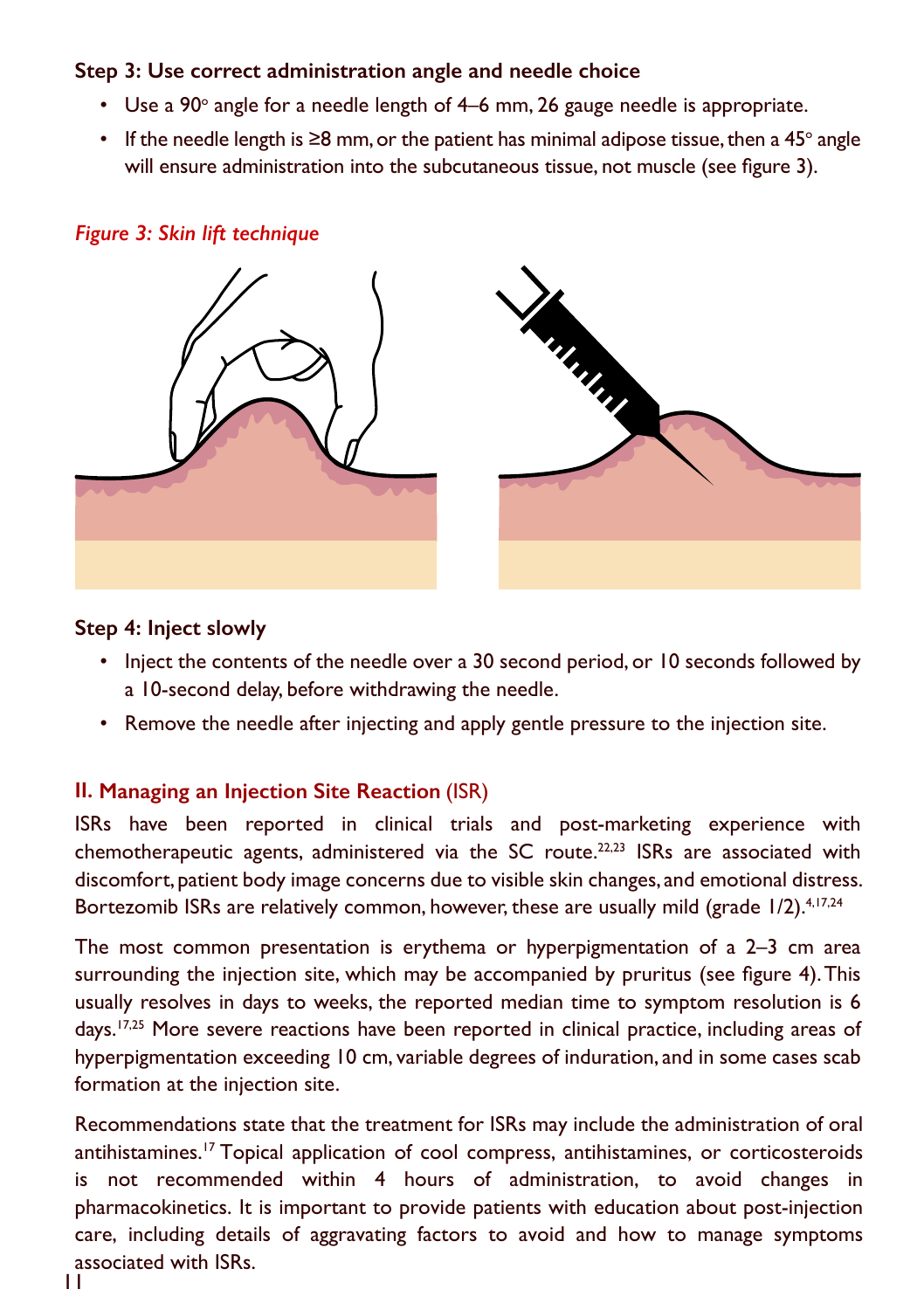*Figure 4: Example of a site reaction after SC injection of bortezomib (Image provided courtesy of Myeloma Australia).*



In order to assess the severity of the ISR, it is important to grade the severity of the reaction. The National Cancer Institute (NCI) provide guidance on the Common Terminology Criteria for Adverse Events (CTCAE). <sup>26</sup>

|  |  |  |  |  | Table 5: Grading of ISRs according to the NCI-CTCAE. <sup>26</sup> |
|--|--|--|--|--|--------------------------------------------------------------------|
|--|--|--|--|--|--------------------------------------------------------------------|

| <b>Adverse</b><br>event |                                                                                                              | $\mathbf{2}$                                   | 3                                                                                                       | 4                                                                            | 5     |
|-------------------------|--------------------------------------------------------------------------------------------------------------|------------------------------------------------|---------------------------------------------------------------------------------------------------------|------------------------------------------------------------------------------|-------|
| <b>ISR</b>              | <b>Tenderness</b><br>with or<br>without<br>associated<br>symptoms<br>(e.g., warmth,<br>erythema,<br>itching) | Pain,<br>lipodystrophy,<br>edema,<br>phlebitis | <b>Ulceration</b><br>or necrosis,<br>severe tissue<br>damage,<br>operative<br>intervention<br>indicated | Life-<br>threatening<br>consequences,<br>urgent<br>intervention<br>indicated | Death |

Definition of ISR: A disorder characterised by an intense adverse reaction (usually immunologic) developing at the site of an injection.

#### **Recommendations for managing ISRs:**

- Review the patient history, including medication profile, other injectable medications, antiplatelet/anticoagulation medications, and thrombocytopenia.
- Provide advice to patients on how to self-manage any ISRs, including the following information:
	- Avoid massaging or friction around the injection site (wear loose-fitting clothing, avoid rubbing the site immediately after injection).
	- Apply warm or cool compress to relieve discomfort. Patients should be advised NOT to apply these immediately after injection, or within 4 hours post-injection, as it may interfere with drug absorption and pharmacokinetics.
	- Topical application of corticosteroids, such as hydrocortisone, may be of benefit for pruritic symptoms, but should also not be used within 4 hours post-injection.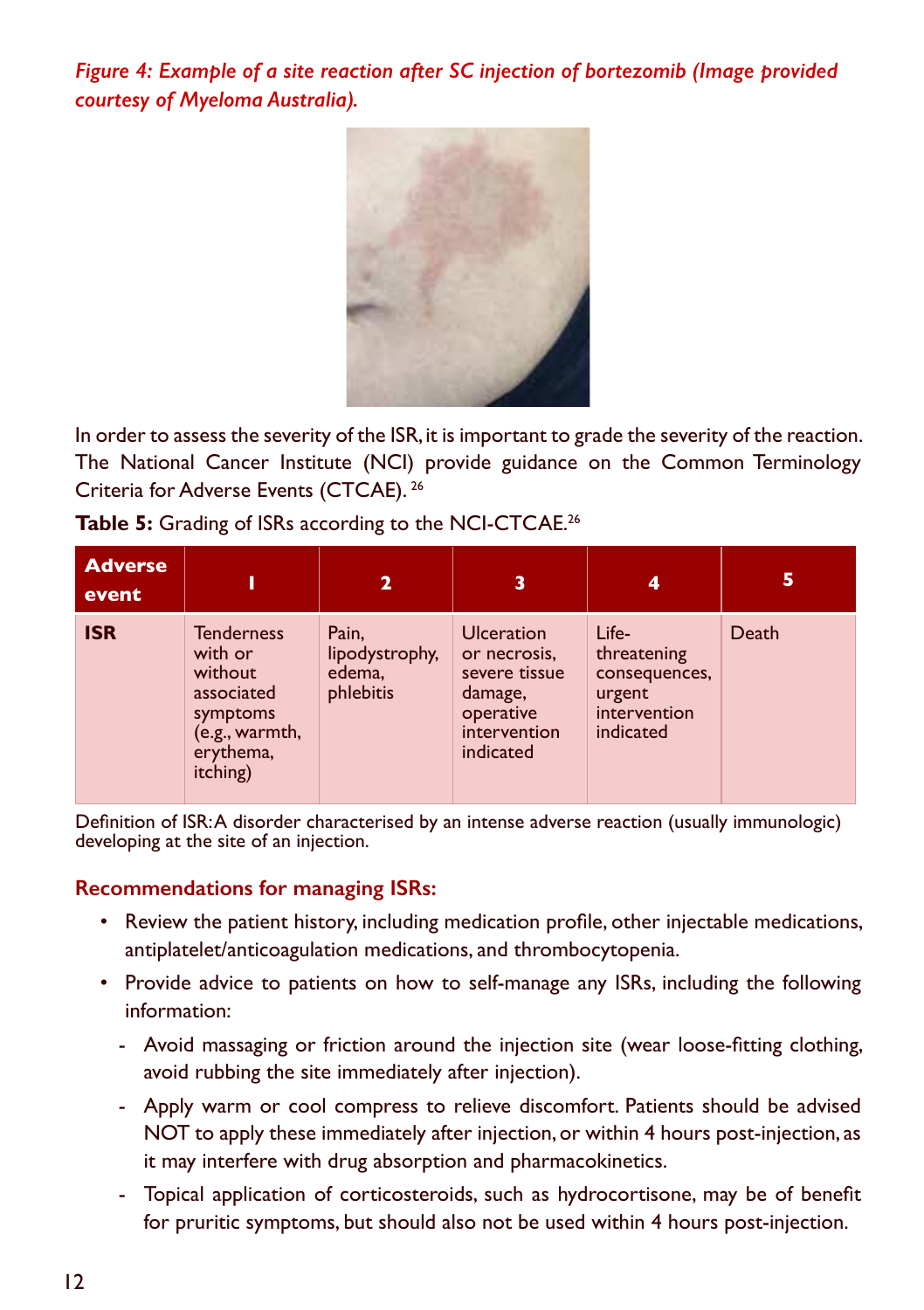#### **POTENTIAL SIDE EFFECTS OF BORTEZOMIB**

Side effects experienced with bortezomib are varied, although the majority are readily manageable, with standard interventions and/or dose modification. Commonly reported AEs include, asthenic conditions, PN, haematologic events, and gastrointestinal problems (see table  $6$ ).<sup>6,11</sup> Nurses should be aware of the spectrum of associated side effects to ensure they can monitor patients for ongoing safety. If measures are not put in place to ensure the early identification of complications this may impact on patient adherence, quality of life, and ultimately be life threatening.<sup>6</sup>

**Table 6:** Common AEs during treatment reported in 15% or more of patients, receiving bortezomib, including Grade 3 and Grade 4 events.<sup>6</sup>

| Most commonly reported AEs (>15%) n=331 | All (%) | Grade $3$ $%$           | <b>Grade 4 (%)</b> |
|-----------------------------------------|---------|-------------------------|--------------------|
| $\geq$   event                          | 100     | 61                      | 4                  |
| <b>Diarrhoea</b>                        | 57      | $\overline{7}$          | $\mathbf{0}$       |
| <b>Nausea</b>                           | 57      | $\overline{2}$          | $\mathbf{0}$       |
| Fatigue                                 | 42      | 5                       | $\leq$             |
| Constipation                            | 42      | $\overline{2}$          | $\mathbf{0}$       |
| Peripheral Neuropathy                   | 36      | $\overline{7}$          | ı                  |
| Vomiting                                | 35      | 3                       | $\mathbf{0}$       |
| Pyrexia                                 | 35      | $\overline{2}$          | $\mathbf{0}$       |
| Thrombocytopenia                        | 35      | 26                      | $\overline{4}$     |
| Anaemia                                 | 26      | 9                       | L                  |
| Cough                                   | 21      | ı                       | $\mathbf{0}$       |
| Paresthesia                             | 21      | $\overline{2}$          | $\mathbf{0}$       |
| <b>Dyspnoea</b>                         | 20      | 5                       | $\leq$             |
| Neutropenia                             | 9       | 12                      | $\overline{2}$     |
| Rash                                    | 18      | ı                       | $\mathbf{0}$       |
| Insomnia                                | 8       | $\leq$                  | $\mathbf{0}$       |
| Abdominal pain                          | 16      | $\overline{2}$          | $\mathbf{0}$       |
| Bone pain                               | 16      | $\overline{\mathbf{4}}$ | $\mathbf{0}$       |
| Pain in limb                            | 15      | $\overline{2}$          | $\mathbf{0}$       |
| Muscle cramps                           | 12      | $\mathbf 0$             | $\mathbf 0$        |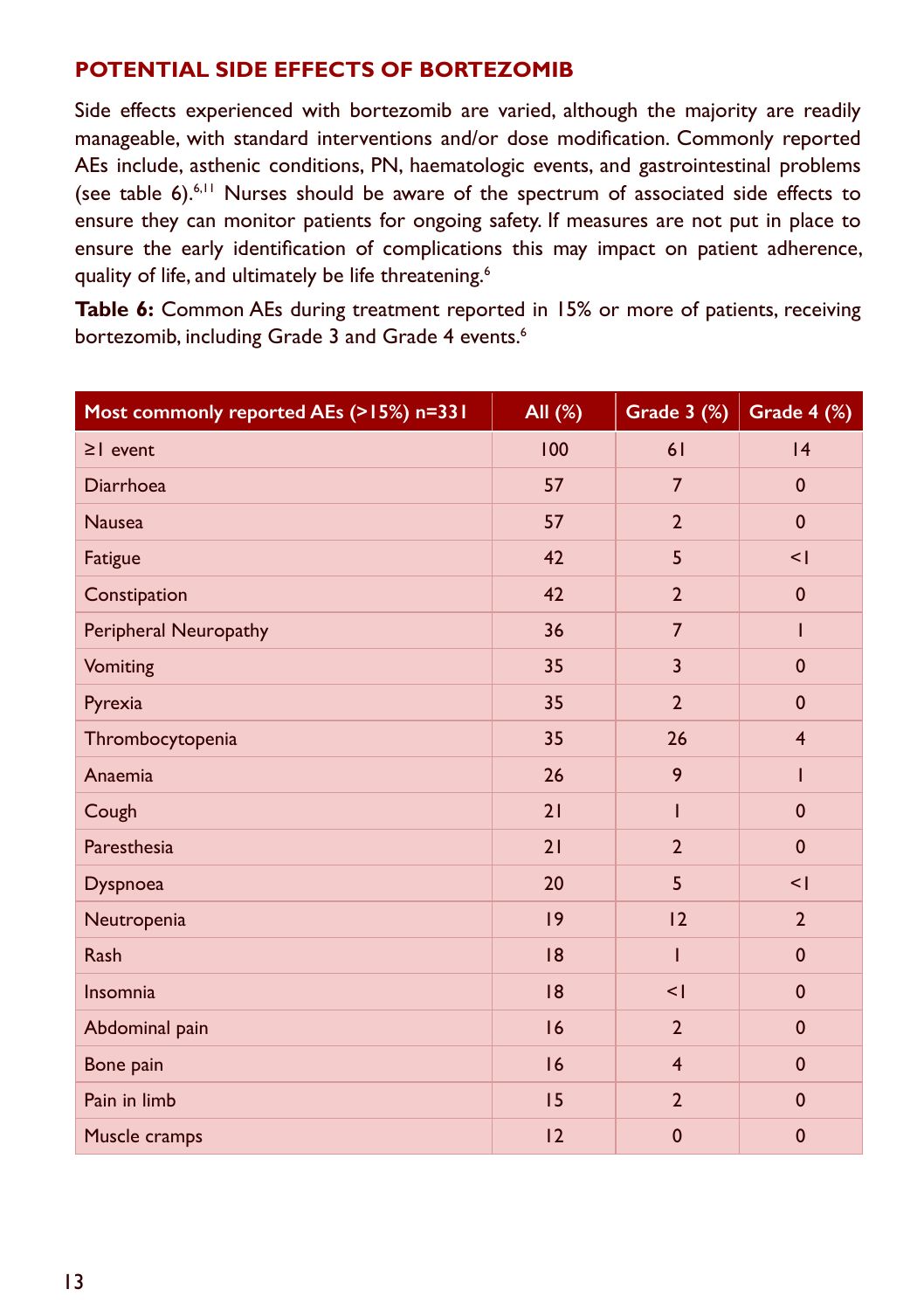#### **I. Peripheral neuropathy** (PN)

PN is characterised by tingling or numbness in the hands, arms, feet, or legs. This may occur because of bortezomib treatment, but it is important to be aware that PN may also be caused by protein deposits due to myeloma (10–20%), and is a common side effect with other MM treatments, including thalidomide and vincristine.<sup>27</sup> PN is the most troubling adverse event associated with bortezomib and can significantly impact patient well-being. It is important that monitoring occurs frequently and if it is detected the dose should be reduced, making it manageable. If symptoms are more severe, bortezomib may be stopped for a time until the symptoms improve and then restarted at a lower dose.

#### **Recommendations for assessment of PN**

- It is important to monitor patients' symptoms at baseline of treatment, prior to administering subsequent doses, and at the onset of worsening PN by questioning patients about their experience of PN and recording this information on a neurotoxicity assessment tool (see table 7 and appendix I).
- It is important to be aware of any pre-existing conditions involving neurological damage (i.e. diabetes) as this increases the risk of PN.

#### **Recommendations for managing PN**

The International Myeloma Working Group (IMWG) have developed evidence-based dose-modification guidelines for bortezomib (Available at: http://imwg.myeloma.org/tag/ peripheral-neuropathy/).<sup>14</sup> Early and prompt use of these guidelines has been shown to lead to improvement of resolution of PN while maintaining therapeutic efficacy.

A variety of over-the-counter preventative supplements have been proposed, including B-complex vitamins, glutamine, and folic acid, although support of their use is based mostly on anecdotal evidence.14,28 The use of any over-the-counter supplements should only be recommended in consultation with the treating clinician.

| Severity of PN signs and<br>symptoms                                                                         | <b>Bortezomib dose</b>                                                                                                                                                                                                                                                                                                                                                                                                               |
|--------------------------------------------------------------------------------------------------------------|--------------------------------------------------------------------------------------------------------------------------------------------------------------------------------------------------------------------------------------------------------------------------------------------------------------------------------------------------------------------------------------------------------------------------------------|
| Grade I (paresthesias<br>weakness, and/or loss of<br>reflexes) without pain or loss<br>of function           | - Reduce current bortezomib dose by one level (1.3 to 0.7)<br>mg/m <sup>2</sup> ) OR for patients receiving a twice-weekly schedule,<br>change to a once-a-week schedule using the same dose<br>- Consider starting with 1.3 mg/m <sup>2</sup> once per week in patients<br>with history of prior PN                                                                                                                                 |
| Grade I with pain or Grade<br>2 with no pain but limiting<br>instrumental activities of daily<br>living      | - For patients receiving twice-weekly bortezomib, reduce<br>current dose by one level, or change to once-per-week<br>schedule using the same dose<br>- For patients receiving bortezomib on a once-per-week<br>schedule: reduce current dose by one level, OR consider<br>temporary discontinuation. Upon resolution (grade ≤1),<br>restart once-per-week dosing at lower dose level in cases of<br>favourable benefit-to-risk ratio |
| Grade 2 with pain or Grade 3<br>limiting self care and activities<br>of daily living or Grade 4<br>disabling | Discontinue bortezomib                                                                                                                                                                                                                                                                                                                                                                                                               |

#### Table 7: Grading of PN based on NCI-CTAE.<sup>26</sup>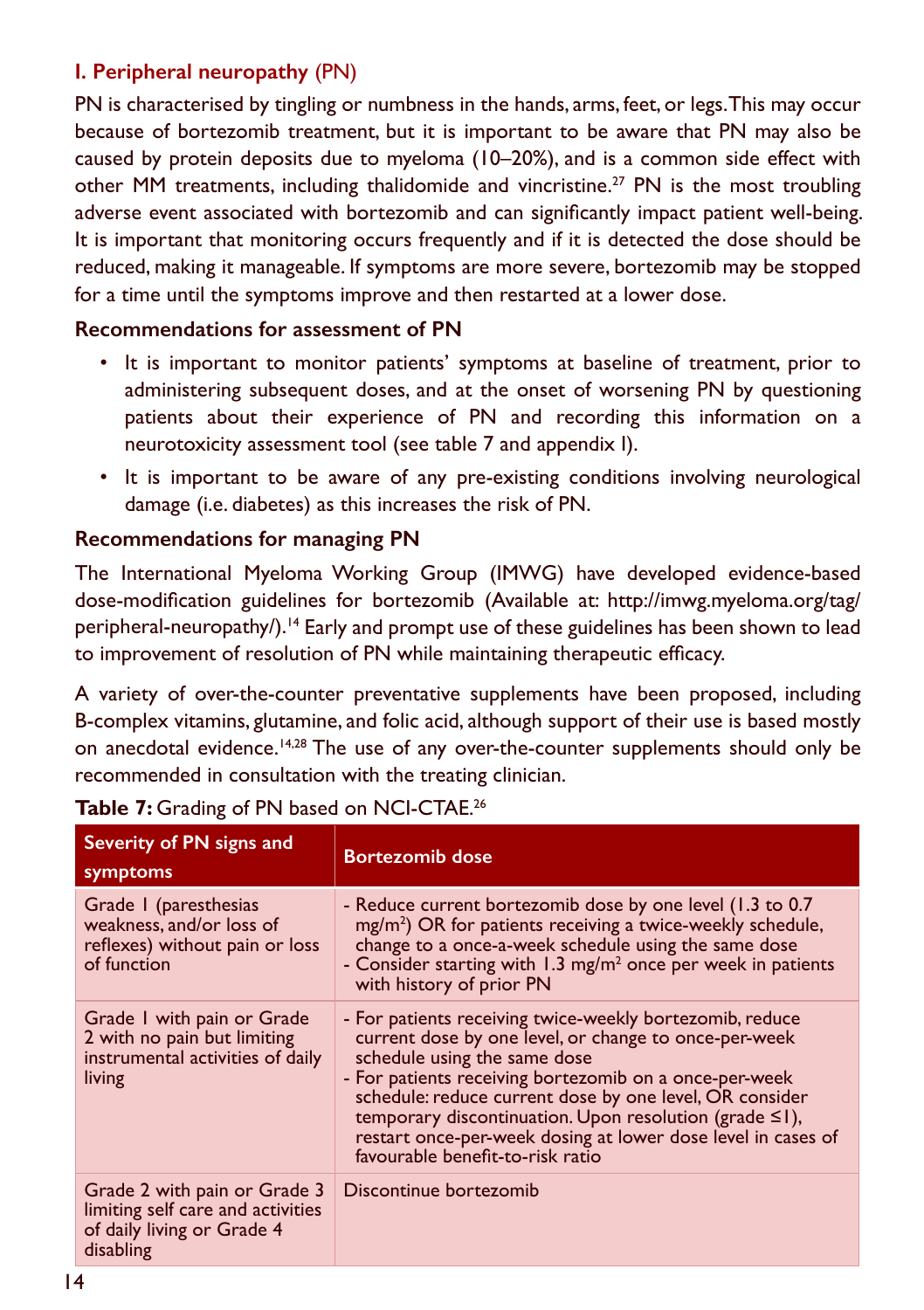#### **II. Thrombocytopenia**

Thrombocytopenia is one of the most clinically significant side effects associated with bortezomib treatment. The development of thrombocytopenia can be dependent upon a patients' baseline platelet count and the degree of bone marrow plasma cell infiltration.<sup>29</sup>

When isolated thrombocytopenia is present at the time of the next dose or cycle of bortezomib, doses are often withheld or modified in order to preserve bone marrow function, and lower the risk of long-term thrombocytopenia.<sup>30</sup>

#### **Recommendations for managing thrombocytopenia**

• Due to an increased risk of bleeding with thrombocytopenia, for a platelet count of less than <30 x109 /L delay bortezomib dose and reinitiate at a reduced dose and provide platelet transfusion support if indicated.<sup>11</sup>

#### **III. Infection**

Infection is a major cause of morbidity and mortality for MM patients. The increased susceptibility of patients to infection results from the interplay between antineoplastic therapies, age, and disease.31 Full blood examination should be done routinely to monitor for infection (Refer to blood monitoring surveillance in the administration section). Recommendations for the management of the risk of infection are based on the bortezomib PI and Myeloma Scientific & Advisory Group (MSAG) guidelines.<sup>11,32</sup>

#### **Recommendations for managing the risk of infection**

- Educate patients about the signs and symptoms of infection and give examples of symptoms they may experience, including:
	- Temperature of >38°C
	- Experiencing chills and sweats
	- Productive cough
	- Sore throat
	- Diarrhoea and vomiting
- Recommend patients receive an annual influenza vaccination to reduce their seasonal influenza risk.
- Live vaccinations are contraindicated in all patients with MM and/or on immunosuppressive therapy.
- In patients receiving bortezomib in combination with high-dose corticosteroids, recommend Bactrim therapy, to reduce the risk of pneumocystic jiroveci infections.
- Recommend patients are prescribed anti-viral prophylaxis to reduce the risk of varicella reactivation, this should be continued for the duration of bortezomib treatment, especially if in combination with dexamethasone.32 The type of antiviral prescribed will depend on the hospital formulary, but may include: valaciclovir; acyclovir; or famciclovir.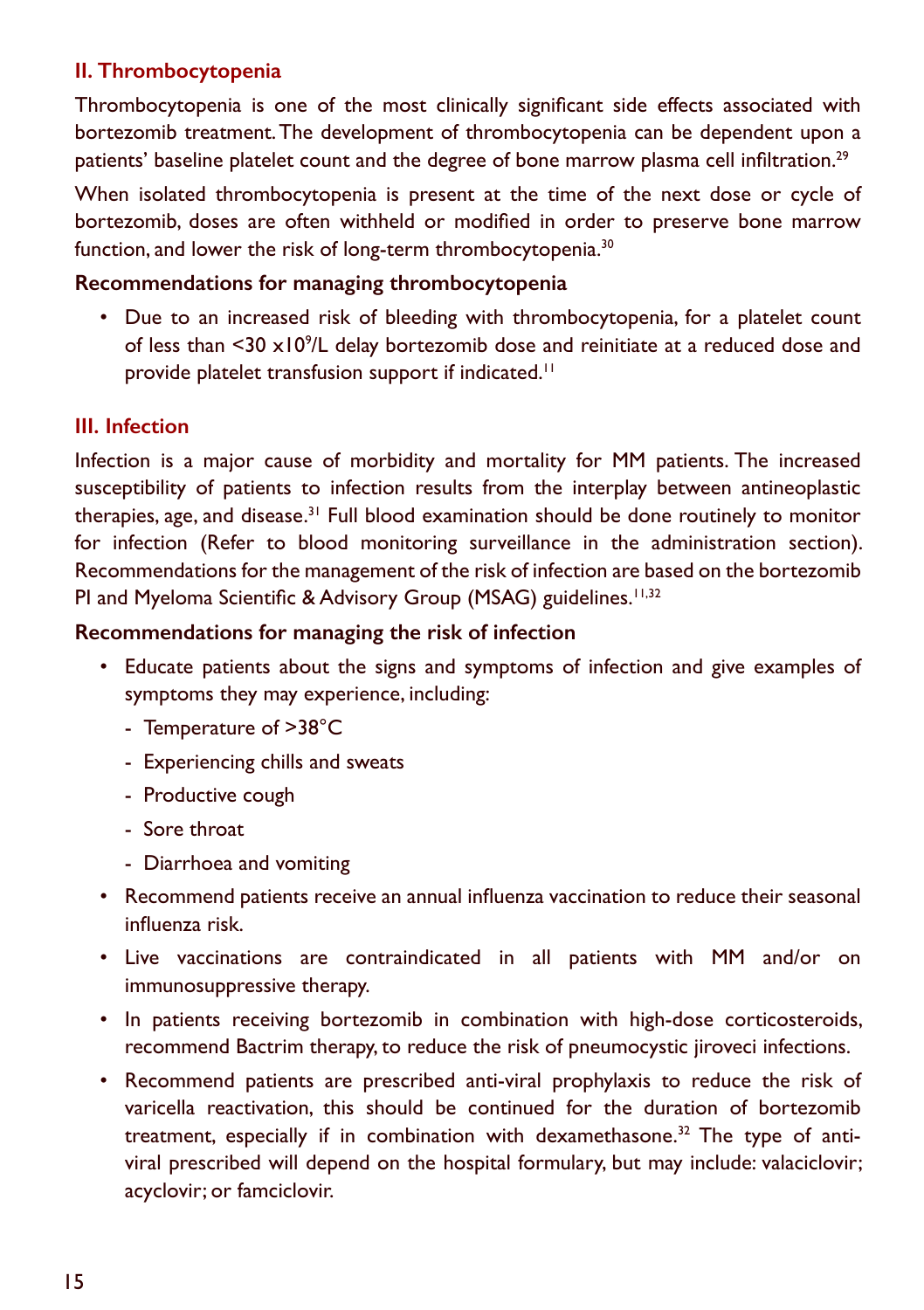#### **IV.Gastrointestinal problems**

Gastrointestinal problems (e.g., nausea, vomiting, diarrhoea, constipation) are the most common side effects of bortezomib treatment. Generally, if symptoms occur it will be during the first or second cycle, and are usually mild to moderate.<sup>33</sup> If not acted upon early, these side effects can have a deleterious effect on patient quality of life and interfere treatment adherence and outcomes.<sup>28,34</sup>

#### **Recommendations for managing gastrointestinal problems**

- Provide patient education regarding strategies to avoid and treat gastrointestinal problems, including:
	- Importance of maintaining adequate hydration (>2 litres of fluid per day)
	- Use of anti-emetics (e.g., ondansetron and metoclopramide)
	- Eating a high fibre diet and aperients
	- Use of anti-diarrhoeal medication (e.g., loperamide) and dietary changes, such as the BRAT diet (bananas, rice, apple sauce, toast) $28,35$
- Educate patients to seek advice if symptoms persist without relief for ≥2–3 days.

#### **V. Hypotension**

Hypotension and dizziness are side effects of bortezomib associated with its effect on the autonomic nervous system.<sup>36</sup> Bortezomib should be used cautiously in patients with a history of syncope, receiving medications known to be associated with hypotension and those who are dehydrated.<sup>11</sup> Management of orthostatic/postural hypotension may include: adjustment of antihypertensive medications; increased hydration; increased salt intake; or the administration of corticosteroids with mineralocorticoid effects.

#### **Recommendations for managing hypotension**

- Ensure you regularly check the blood pressure prior to bortezomib treatment
- For patients with a history of low blood pressure, or who are taking anti-hypertensive medications, it is particularly important to proceed with caution. Notify the treating physician if you are concerned or a patient is symptomatic (i.e. experiencing dizziness).
- Patients should be encouraged to drink plenty of water on the days leading up to, and on the day of treatment to avoid dehydration and subsequent hypotension.

#### **VI. Tumour lysis syndrome**

Bortezomib is a cytotoxic agent and can rapidly kill malignant cells, thus while rare, the complications of tumour lysis syndrome (TLS) may occur. The patients at risk of TLS are those with high tumour burden prior to treatment.<sup>11</sup>

#### **Recommendations for TLS:**

- Patients should be monitored closely and appropriate precautions taken.
- If the patient is considered at risk of TLS, prophylactic allopurinol may be prescribed and adequate hydration strongly recommended.<sup>37</sup>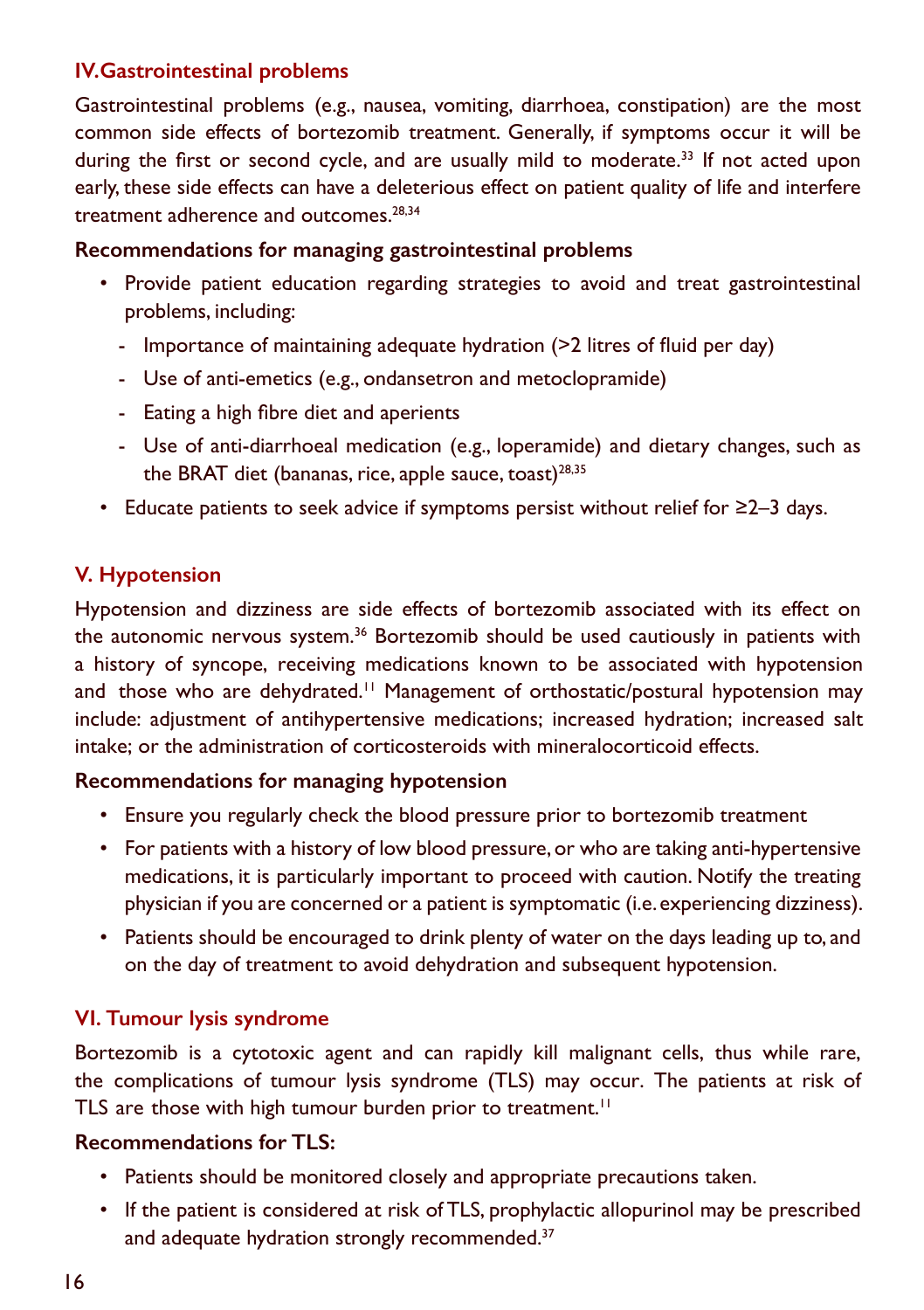#### **VII. Posterior reversible encephalopathy syndrome**

There have been reports of posterior reversible encephalopathy syndrome (PRES) in MM patients receiving bortezomib. PRES is a rare, reversible, neurological disorder, which can present as seizure, hypertension, headache, lethargy, confusion, blindness, and other visual and neurological disturbances.

#### **Recommendations for PRES:**

- Brain imaging, preferably MRI (Magnetic Resonance Imaging), is used to confirm the diagnosis.
- In patients with PRES, discontinue bortezomib. The safety of reinitiating therapy in patients previously experiencing PRES is not known.

#### **VIII. Cardiac disorders**

Acute development or exacerbation of congestive heart failure, and/or new onset of decreased left ventricular ejection fraction (LVEF) has been reported, including reports in patients on bortezomib, with few or no risk factors for decreased LVEF.<sup>11</sup>

#### **Recommendations for patients with cardiac disorders:**

• Patients with risk factors for, or an existing heart disease should be closely monitored.

#### **IX. Pulmonary disorders**

There have been rare reports of acute diffuse infiltrative pulmonary disease of unknown aetiology, such as pneumonitis, interstitial pneumonia, lung infiltration and Acute Respiratory Distress Syndrome (ARDS) in patients receiving bortezomib.<sup>11</sup>

#### **Recommendations for patient with pulmonary disorders:**

• In the event of new or worsening pulmonary symptoms, a prompt diagnostic evaluation should be performed and patients treated appropriately.

#### **X.Combination/Supportive therapy**

Adjunctive supportive care is very important in patients with MM, and includes measures to treat complications of the disease and to prevent morbidity associated with the disease and its treatment. MSAG provide specific guidance on the use of supportive therapy for MM patients receiving bortezomib.<sup>32</sup> You should refer to the MSAG guidelines for recommendations as they are aligned with local protocols.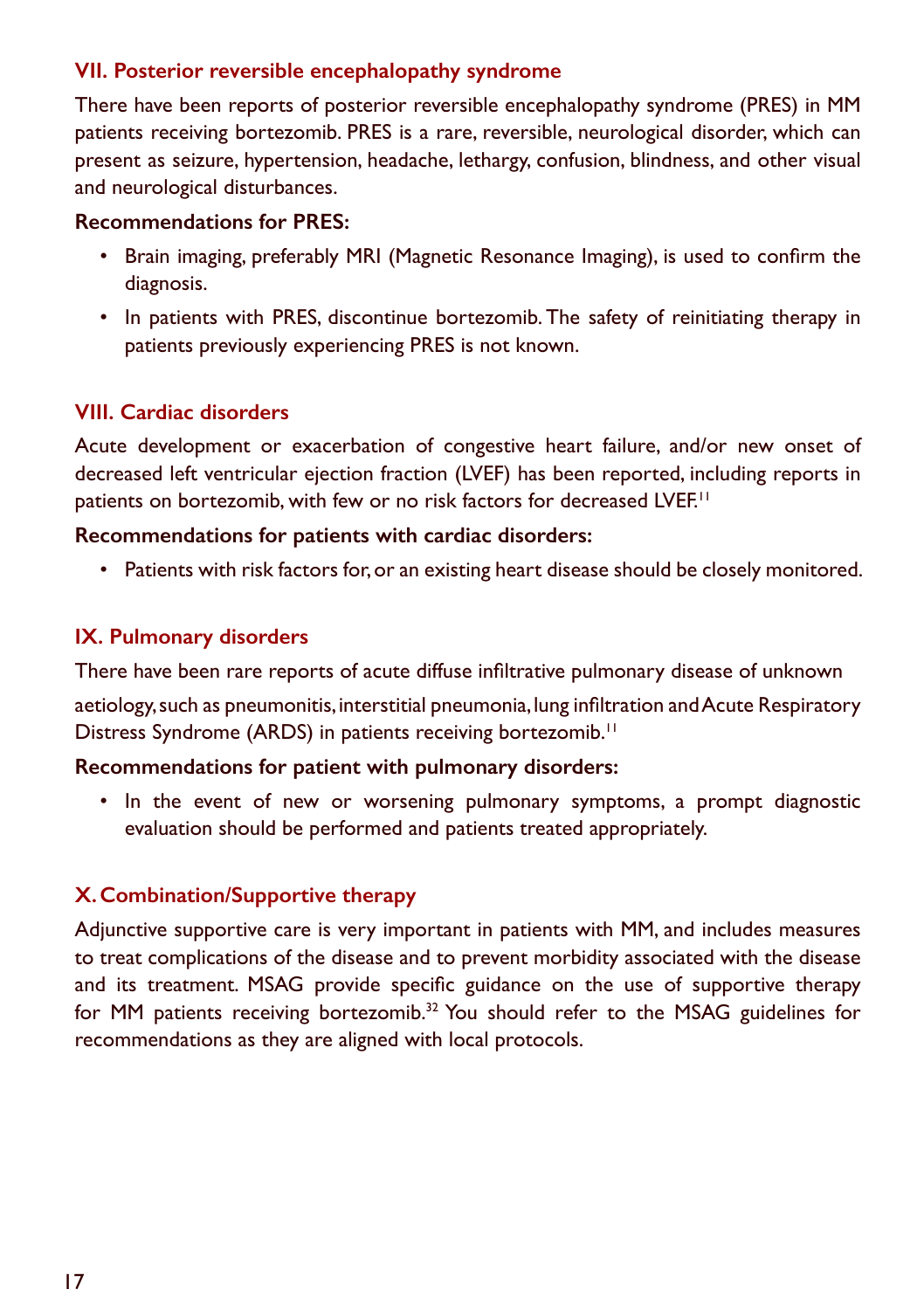#### **REFERENCES**

- 1. Moreau P, Richardson PG, Cavo M, et al. *Blood* 2012;120(5):947–59.
- 2. San Miguel JF, Schlag R, Khuageva NK, et al. *Journal of Clinical Oncology* 2013;31(4):448–455.
- 3. Sonneveld P, Goldschmidt H, Rosiñol L, et al. *Journal of Clinical Oncology* 2013;31(26):3279-87.
- 4. Moreau P, Pylypenko H, Grosicki S, et al. *The Lancet Oncology* 2011;12(5):431–40.
- 5. Orlowski RZ, Nagler A, Sonnevold P, et al. *Journal of Clinical Oncology* 2007;25(25):3892–901.
- 6. Richardson PG, Sonnevold P, Schuster MW, et al. *The New England Journal of Medicine* 2005; 352(24):2487–98.
- 7. Arnulf B, Pylypenko H, Grosicki S, et al. *Haematologica* 2012;97(12):1925–28.
- 8. Annersten M and Willman A. *Worldviews on Evidence-based Nursing* 2005;2(3):122–30.
- 9. Girouard N and Theoret G. *Canadian Journal of Neuroscience Nursing* 2008;30(4):18–25.
- 10. McEwan L, Brown J, Poirier J, et al. *International Journal of MS Care* 2010;12:177–89.
- 11. Bortezomib Approved Product Information. Janssen-Cilag Pty Ltd. Date approved February 2006. Date of latest amendment December 2016.
- 12. Jagannath S, Durie BG, Wolf J, et al. *British Journal of Haematology* 2005;129(6):776–83.
- 13. Khan ML, Reeder CB, Kumar SK, et al. *British Journal of Haematology* 2012;156(3):326–33.
- 14. Richardson PG, Delforge M, Beksac M, et al. *Leukemia* 2012; 26(4):595–608.
- 15. Bringhen S, Larocca A, Rossi D, et al. *Blood* 2010;116(23):4745–53.
- 16. Raibagkar PS, Richardson PG, Sonneveld P, et al. *Blood* (ASH meeting 2010);116: Abstract 1963.
- 17. Kurtin S, Knopp CS, and Milliron T. *Journal of the Advanced Practitioner in Oncology* 2012;3(6):406-10.
- 18. International Myeloma Foundation (IMF). (2012). Velcade Treatment Approaches: A Report of findings from the 2013 Nurse Leadership Board Roundtable Meeting. Available at: https://www.myeloma.org/ sites/default/files/images/research/NLB/nlb\_velcadesq\_wp13.pdf.
- 19. Akpinar B and Celebioglu A. *International Journal of Nursing Studies* 2008;45(6):812–17.
- 20. Zaybak A and Khorshid L. *Journal of Clinical Nursing* 2008;17(3):378–85.
- 21. Martin J, Beegle N, Zhu Y, and Hanisch E. *Journal of Advanced Practitioner in Oncology* 2015;6(4):308–18.
- 22. Kurtin SE and Demakos EP. *Clinical Journal of Oncology Nursing* 2010;14(3):E29–44.
- 23. Murray C, Wereley A, Nixon S, et al. *Canadian Oncology Nursing Journal* 2012;22(4):222–34.
- 24. Lamm W, Drach-Schauer B, Eder S and Drach J. *Oncology* 2013;85(4):223–7.
- 25. Ng P, Incekol D, Lee, R, et al. *Journal of Oncology Pharmacy Practice* 2015;21(4):285–92.
- 26. National Cancer Institute (NCI) and National Institutes of Health (NIH). Common Terminology Criteria for Adverse Events (CTCAE). Available at: https://evs.nci.nih.gov/ftp1/CTCAE/ CTCAE\_4.03\_2010-06-14\_QuickReference\_5x7.pdf.
- 27. San Miguel J, Blade J, Boccadoro M, et al. *Oncologist* 2006;11(1):51–61.
- 28. Faiman, B., Doss, D., Colson, K., et al. *Clinical Journal of Oncology Nursing* 2017;21(5):19–36.
- 29. Field-Smith A, Morgan GJ and Davies FE. *Therapeutics and Clinical Risk Management* 2006;2(3):271–9.
- 30. Lonial S, Waller EK, Richardson PG, et al. Blood 2005;106(12):3777–84.
- 31. Nucci M and Anaissie E. *Clinical Infectious Diseases* 2009;49(8):1211–15.
- 32. Medical Scientific Advisory Group (MSAG) to the Myeloma Foundation of Australia (MFA). (2017). Clinical Practice Guideline Multiple Myeloma. Available at: http://myeloma.org.au/wp-content/uploads/ sites/2/2017/05/MSAG-Clinical-Practice-Guideline-Myeloma-V4-March-2017.pdf.
- 33. Colson K, Doss DS, Swift R, et al. *Clinical Journal of Oncology Nursing* 2004;8(5):473–80.
- 34. Snowden JA, Greenfield DM, Bird JM, et al. *British Journal of Haematology* 2017;176(6):888–907.
- 35. Editor Preedy, V.R. Diet and Nutrition in Palliative Care. 2008. CRC Press.
- 36. Tariman J, Love G, McCullagh E, Sandifer S. *Clinical Journal of Oncology Nursing* 2008;12(30):29–36.
- 37. Cairo MS, Coiffier B, Reiter A, Younes A. *British Journal of Haematology* 2010;149:578–86.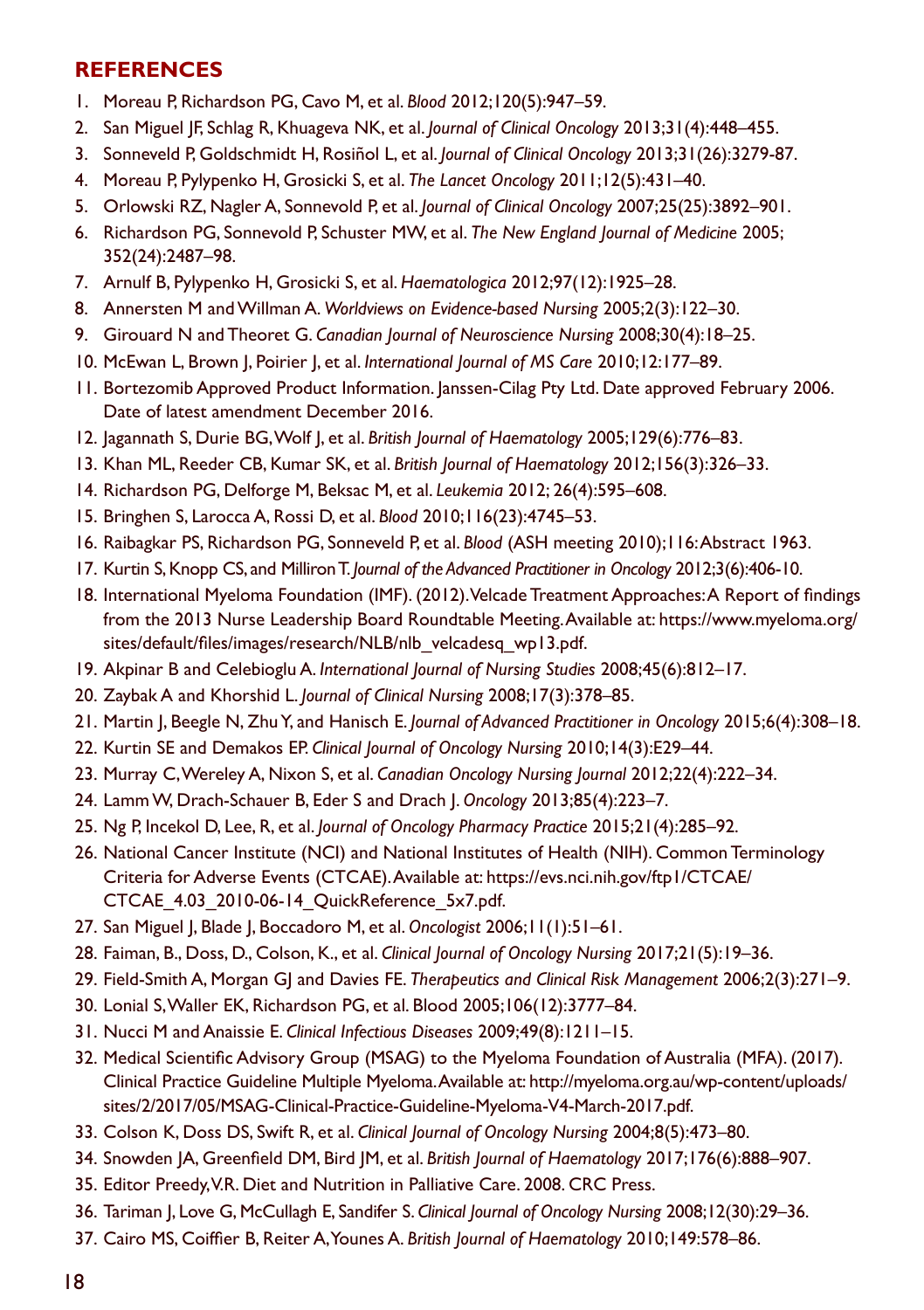#### **APPENDIX**

# **Appendix I: Tools and resources for nurses and patients**

#### **A. Neurotoxicity assessment tools**

Examples of tools designed for nurses to assist in the evaluation of neurotoxicity and PN based on patient responses.

- Functional Assessment of Chronic Illness Therapy Neurotoxicity Questionnaire (FACT&GOG-Ntx) *Available at: http://www.facit.org/FACITOrg/Questionnaires*
- EORTC Quality of Life Questionnaires Chemotherapy-Induced Peripheral Neuropathy (EORTC QLQ-CIPN20) *Available at: http://groups.eortc.be/qol/chemotherapy-induced-peripheralneuropathy-eortc-qlq-cipn20*
- Cancer Institute NSW EviQ (2017) Supporting Document Peripheral Neuropathy *Available at: https://www.eviq.org.au/clinical-resources/side-effect-and-toxicitymanagement/neurological-and-sensory/1743-peripheral-neuropathy#4589*
- National Cancer Institute Common Terminology Criteria for Adverse Events (CTCAE) vs 4. *Available at: https://ctep.cancer.gov/protocoldevelopment/electronic\_applications/ ctc.htm*

#### **B. Patient education and information**

Links to online resources for MM patients.

- Myeloma: A Comprehensive Guide *Available at: http://myeloma.org.au/information/*
- A guide to understanding myeloma tests and investigations *Available at: https://www.hsanz.org.au/hsanz-nurses-group.asp*
- Managing Peripheral Neuropathy: A guide for People with Myeloma *Available at: http://myeloma.org.au/information/*
- Information pathway for myeloma patients *Available at: https://www.hsanz.org.au/hsanz-nurses-group.asp*
- Bortezomib treatment factsheets *Available at: https://www.eviq.org.au/patients-and-carers/anticancer-drugtreatments/myeloma*
- Bortezomib treatment schedule *Available at: https://www.hsanz.org.au/hsanz-nurses-group.asp*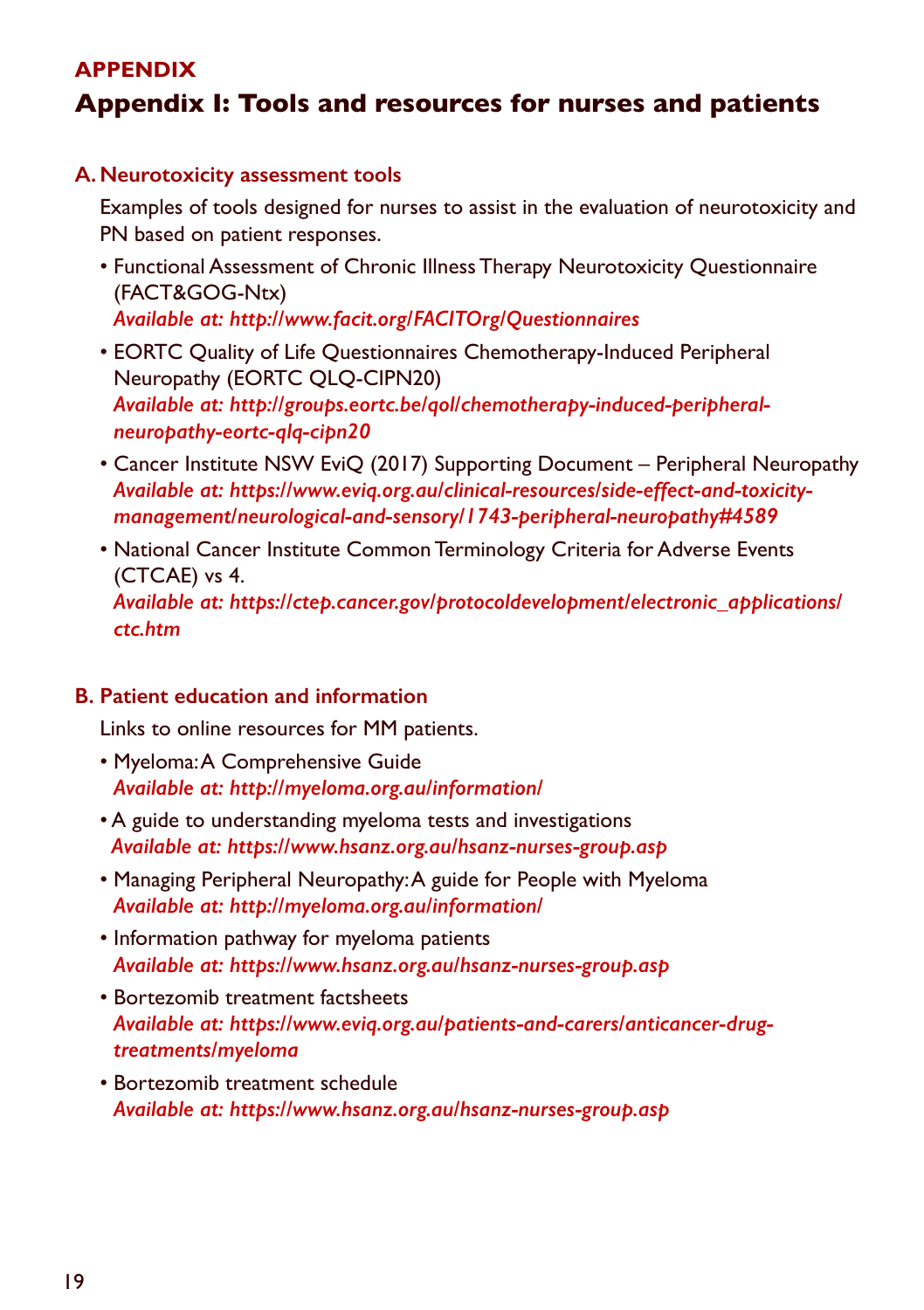# **Appendix 2: Bortezomib dosing schedules**

#### **A. CyBorD: Cyclophosphamide, Bortezomib (Velcade) & Dexamethasone (Weekly schedule)**

| CYCLE $\frac{1}{\text{INSENT CYCLE #}}$ : Four (4) weeks of treatment with one (1) week off                                                                                                                                                           | Name: | DOB:<br>MRN: |
|-------------------------------------------------------------------------------------------------------------------------------------------------------------------------------------------------------------------------------------------------------|-------|--------------|
| DATE (DD/MM/YY)                                                                                                                                                                                                                                       |       |              |
|                                                                                                                                                                                                                                                       |       |              |
| <b>DAY 1-28</b>                                                                                                                                                                                                                                       |       |              |
| Cyclophosphamide                                                                                                                                                                                                                                      |       |              |
|                                                                                                                                                                                                                                                       |       |              |
|                                                                                                                                                                                                                                                       |       |              |
| tablets once per week in the morning after breakfast. Keep well hydrated. Aim for 2.5 litres fluid per day.<br>Chemotherapy tablets. Take<br><b>INSERT #TABLETS</b>                                                                                   |       |              |
| Bortezomib (Velcade)                                                                                                                                                                                                                                  |       |              |
|                                                                                                                                                                                                                                                       |       |              |
|                                                                                                                                                                                                                                                       |       |              |
| As injection under the skin (subcutaneously), commonly in the abdomen.                                                                                                                                                                                |       |              |
| Dexamethasone (steroid)                                                                                                                                                                                                                               |       |              |
|                                                                                                                                                                                                                                                       |       |              |
|                                                                                                                                                                                                                                                       |       |              |
| tablets on the day of bortezomib, and the day after bortezomib. Take in the morning with or after breakfast.<br>Steroid tablets. Take<br><b>INSERT #TABLETS</b>                                                                                       |       |              |
|                                                                                                                                                                                                                                                       |       |              |
| Anti-viral<br><b>INSERT DRUG NAME</b>                                                                                                                                                                                                                 |       |              |
|                                                                                                                                                                                                                                                       |       |              |
| Take one (1) tablet in the morning and evening, to help prevent the recurrence of herpes zoster infection which leads to shingles.<br>Note: continue to take your anti-viral medication during your week off from the CyBorD medication listed above. |       |              |
| Bisphosphonates                                                                                                                                                                                                                                       |       |              |
|                                                                                                                                                                                                                                                       |       |              |
| Bone strengthener, commonly given as short 20-minute infusion by nurse in day therapy once per month.                                                                                                                                                 |       |              |
| <b>Blood Test</b>                                                                                                                                                                                                                                     |       |              |
|                                                                                                                                                                                                                                                       |       |              |
| Frequency of blood tests varies. Please be guided by your doctor or nurse.                                                                                                                                                                            |       |              |
|                                                                                                                                                                                                                                                       |       |              |
| HCP follow-up                                                                                                                                                                                                                                         |       |              |
|                                                                                                                                                                                                                                                       |       |              |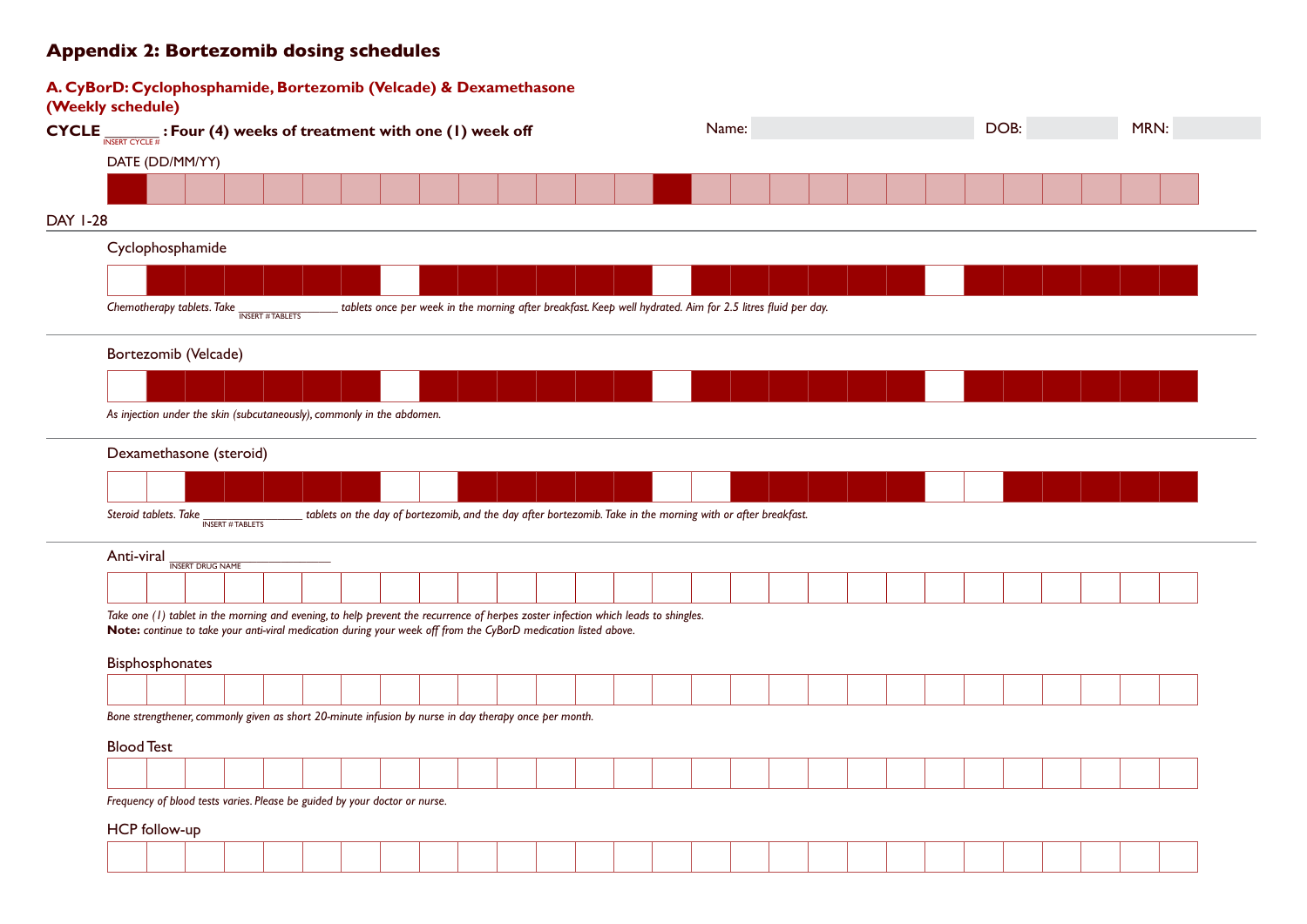# **Appendix 2: Bortezomib dosing schedules**

#### **B. CyBorD: Cyclophosphamide, Bortezomib (Velcade) & Dexamethasone (Twice weekly schedule)**

|                                       | (TWICE WEEKTY SCHEDUIE)                                                                                                                 |                                                                                                             |              |
|---------------------------------------|-----------------------------------------------------------------------------------------------------------------------------------------|-------------------------------------------------------------------------------------------------------------|--------------|
| <b>CYCLE</b><br><b>INSERT CYCLE #</b> | : Minimum 72 hour gap between bortezomib doses                                                                                          | Name:                                                                                                       | DOB:<br>MRN: |
|                                       | DATE (DD/MM/YY)                                                                                                                         |                                                                                                             |              |
|                                       |                                                                                                                                         |                                                                                                             |              |
|                                       |                                                                                                                                         |                                                                                                             |              |
| <b>DAY 1-21</b>                       |                                                                                                                                         |                                                                                                             |              |
|                                       | Cyclophosphamide                                                                                                                        |                                                                                                             |              |
|                                       |                                                                                                                                         |                                                                                                             |              |
|                                       |                                                                                                                                         |                                                                                                             |              |
|                                       | Chemotherapy tablets. Take <b>INSERT # TABLETS</b>                                                                                      | tablets once per week in the morning after breakfast. Keep well hydrated. Aim for 2.5 litres fluid per day. |              |
|                                       |                                                                                                                                         |                                                                                                             |              |
|                                       | Bortezomib (Velcade)                                                                                                                    |                                                                                                             |              |
|                                       |                                                                                                                                         |                                                                                                             |              |
|                                       | As injection under the skin (subcutaneously), commonly in the abdomen.                                                                  |                                                                                                             |              |
|                                       |                                                                                                                                         |                                                                                                             |              |
|                                       | Dexamethasone (steroid)                                                                                                                 |                                                                                                             |              |
|                                       |                                                                                                                                         |                                                                                                             |              |
|                                       |                                                                                                                                         |                                                                                                             |              |
| Steroid tablets. Take                 | tablets on the day of bortezomib, and the day after bortezomib. Take in the morning with, or after breakfast.<br><b>INSERT #TABLETS</b> |                                                                                                             |              |
| Anti-viral                            |                                                                                                                                         |                                                                                                             |              |
|                                       | <b>INSERT DRUG NAME</b>                                                                                                                 |                                                                                                             |              |
|                                       |                                                                                                                                         |                                                                                                             |              |
|                                       | Take one (I) tablet in the morning and evening, to help prevent the recurrence of herpes zoster infection, which leads to shingles.     |                                                                                                             |              |
|                                       | Note: Continue to take your anti-viral medication during your week off from the CyBorD medication listed above.                         |                                                                                                             |              |
|                                       | Bisphosphonates                                                                                                                         |                                                                                                             |              |
|                                       |                                                                                                                                         |                                                                                                             |              |
|                                       |                                                                                                                                         |                                                                                                             |              |
|                                       | Bone strengthener, commonly given as short 20-minute infusion by nurse in day therapy, once per month.                                  |                                                                                                             |              |
| <b>Blood Test</b>                     |                                                                                                                                         |                                                                                                             |              |
|                                       |                                                                                                                                         |                                                                                                             |              |
|                                       |                                                                                                                                         |                                                                                                             |              |
|                                       | Frequency of blood tests varies. Please be guided by your doctor or nurse.                                                              |                                                                                                             |              |
| HCP follow-up                         |                                                                                                                                         |                                                                                                             |              |
|                                       |                                                                                                                                         |                                                                                                             |              |
|                                       |                                                                                                                                         |                                                                                                             |              |